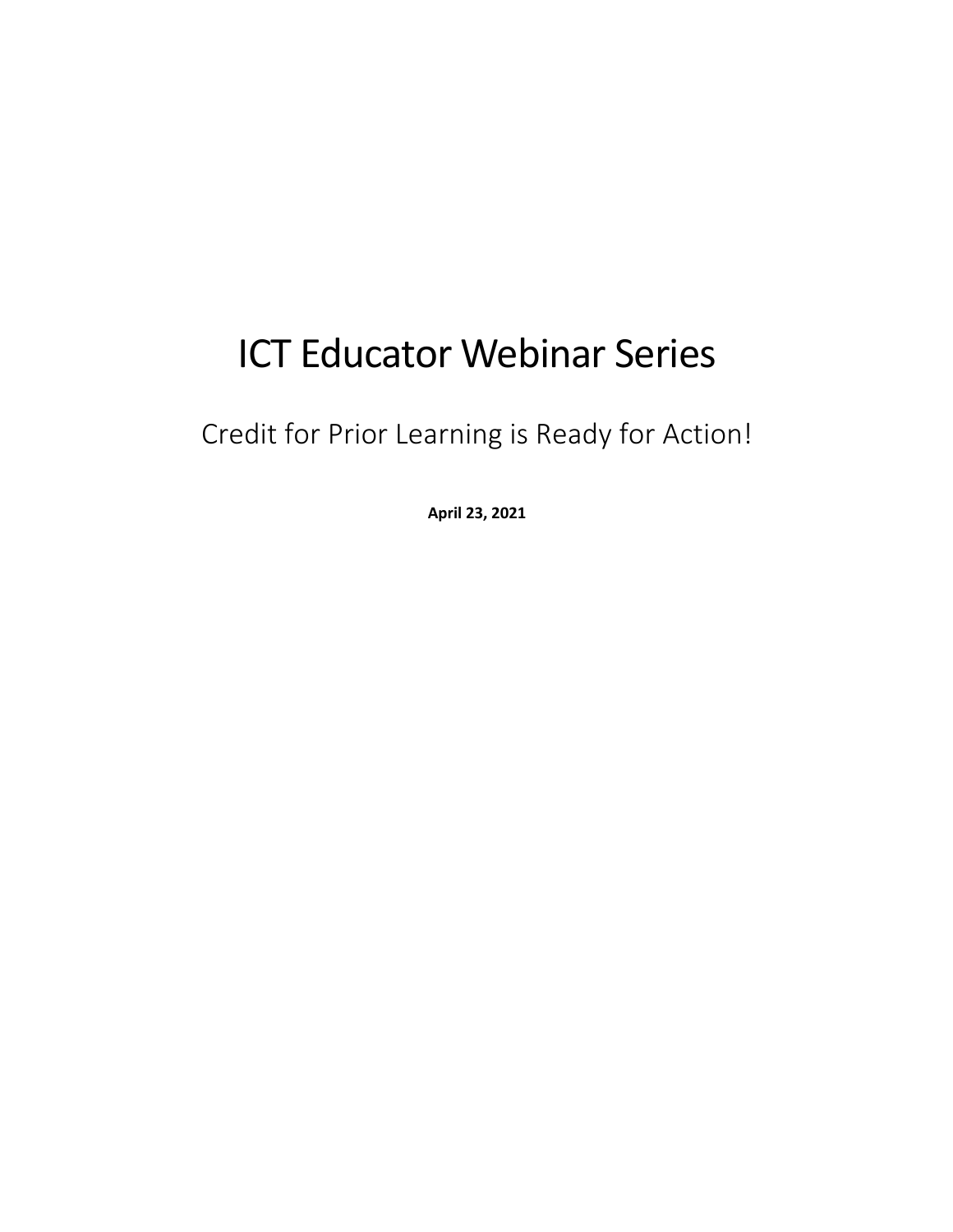### Contents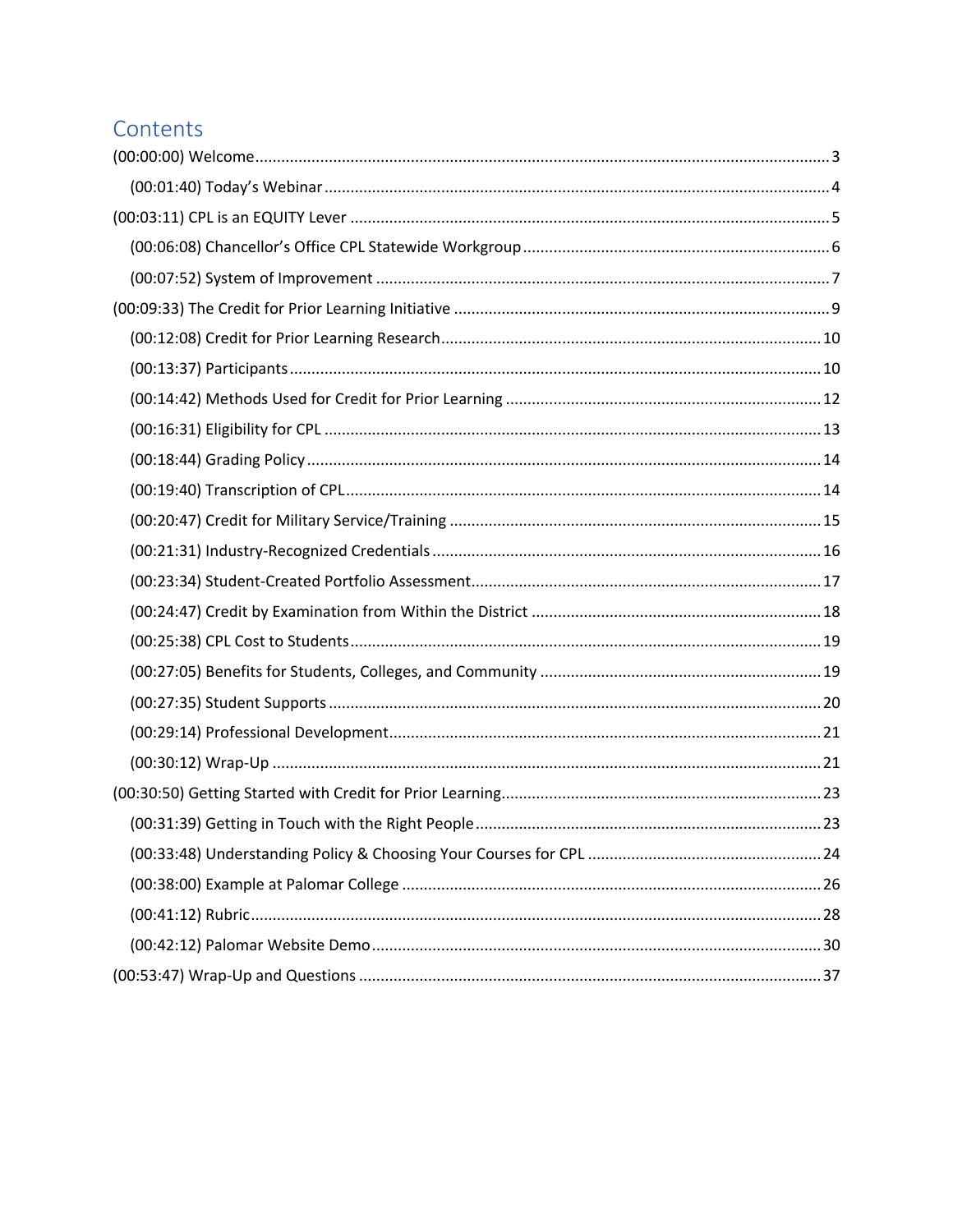# (00:00:00) Welcome

STEVE WRIGHT: Good morning, everybody. Welcome to the ICT Educator Webinar Series. I'm Steve Wright, and I'm the statewide director of the ICT sector team, which is part of the Workforce and Economic Development Department of the California community college system, and these webinars are brought to you by our entire sector team, and they're produced by Nicole Sherman. Our guest speakers all volunteer their time for the sake of students' success in our system.

On our website now, we have… I think it's 59 webinars recorded with transcripts, slides, links, and these are very successful. A lot of these are how-to techniques that you can use. Most of our faculty as the result of a survey told us they use them directly in their classroom a lot of times, so it's really having a big value.

- *April 30 Alternative Pathways to Tech: Co-Creating Innovative Workforce Training Programs in AI and Beyond*
- *May 7 Facebook: Student Certifications and Digital Badges*

In the next two weeks, we're going to take a look at a new way of creating a pathway. I think it's an AI (artificial intelligence) at Skyline College, working with the semiconductor industry association and what they were able to pull off. It's very innovative. I recommend you take a look at not only what they developed but how they developed it.

Following that, Facebook has been pretty successful in rolling out some new certifications. They initially had high-level certifications for social media-type stuff. Then they realized they wanted to make it more accessible for all, so they've been rolling out more entry level certifications. Then they're going to talk about their program and their scholarship program and their diversity approach and everything else they do on May 7, and we have a number of colleges in the Bay Region that are already working with them, so that's going to be kind of exciting to get caught up to speed on that, and that will wrap up our spring session.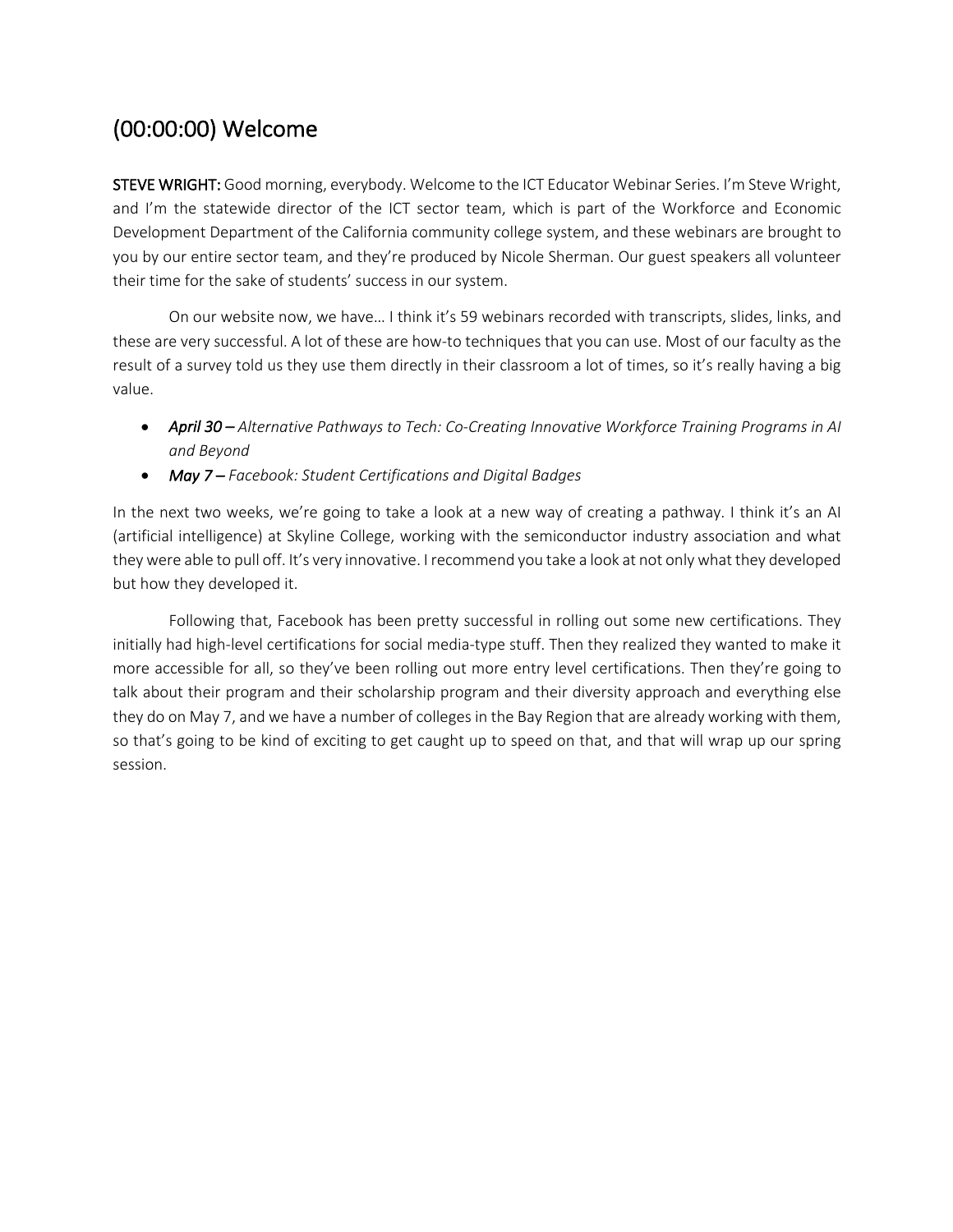#### (00:01:40) Today's Webinar





**CHANTEE GUINEY** Specialist, Educational Services & Support, CA Community Colleges Crancellor's Office



**ODEMARIS VALDIVIA** Instructor, Computer Science Information Systems Dept., Santa Monica College



**JACKIE MARTIN** Professor and Business Department Chair, Palomar College

STEVE WRIGHT: Today is going to be interesting. For a long time, people have asked questions like, "Well, if I've already got my A+, do I need to take this course that's the same thing?" and "What flexibility has there been?" So, this whole idea for credit prior learning is really important in a sector like information communications technologies, where we have so many well-established third-party certifications, and a lot of our classes teach to them, so we're very interested to see how we can adopt credit for prior learning.

So, today we're pleased to have the architects and experienced leaders of the community college system talk to us about credit for prior learning and their experience. So, first I'm going to ask Chantee Guiney, who is pretty much the lightning rod for everything happening in the Chancellor's Office, and who has coordinated this entire presentation here to share what's going on there. And then Odemaris and Jackie will come in with more particulars on how you could get involved.

I think one of the key things, Chantee, that you and I talked about initially was that in order for this to work, colleges have to take a championship role. They have to do it. You can lay out the blueprint for them, but they have to do it. So, that's a lot of what today is about, is how they do that. So, I'll turn it over to you, Chantee.

CHANTEE GUINEY: Wonderful. Thank you. Thank you so much, Steve, and thank you, everybody, for the opportunity to share perspectives with you this morning.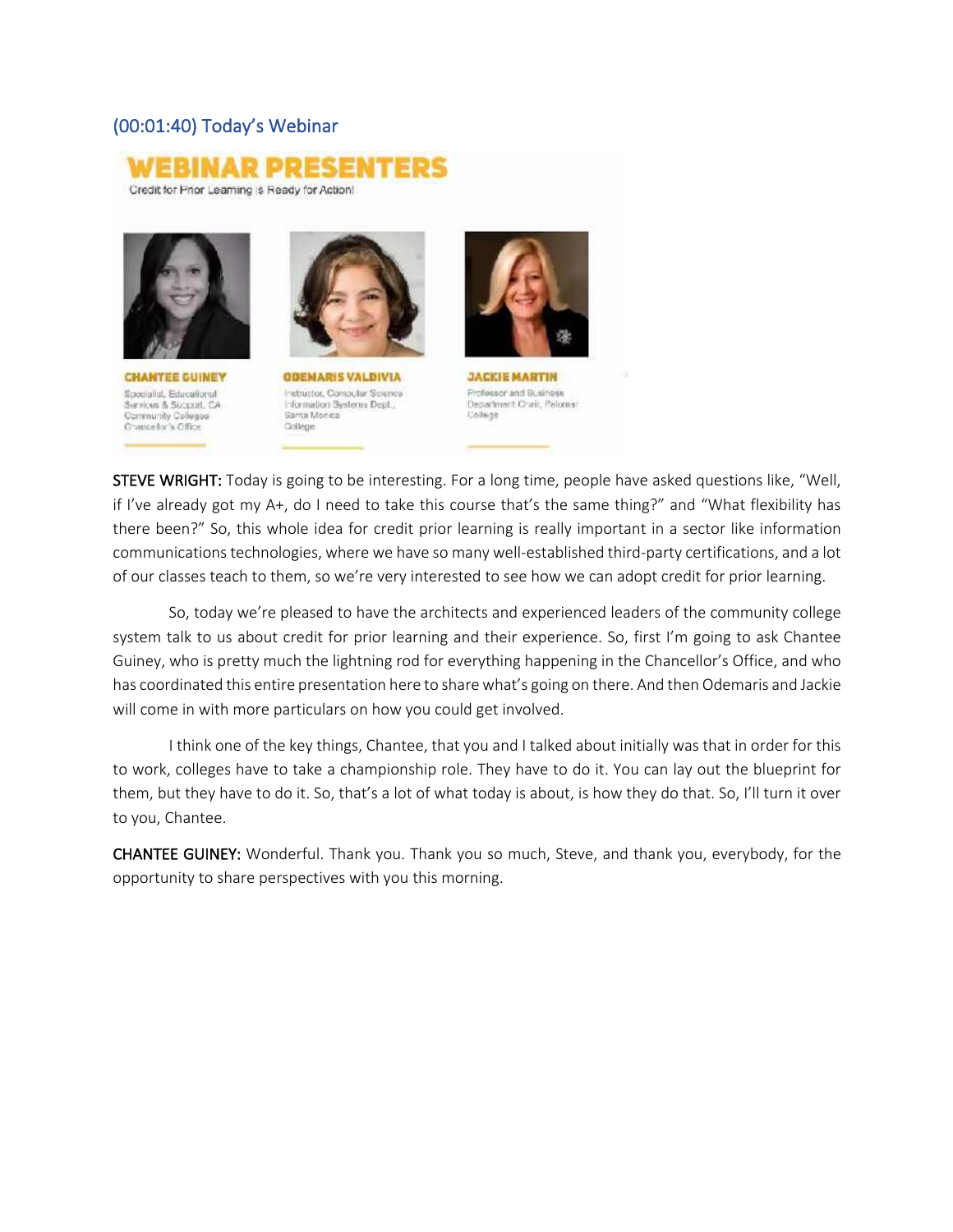## (00:03:11) CPL is an EQUITY Lever





CHANTEE GUINEY: First I just want to share a perspective from the Chancellor's Office statewide goals for CPL and to acknowledge, first and foremost, that CPL is, by all means, absolutely an equity lever. If you think of our vision for success and also our goals towards strengthening the vision towards success for students, you can notice there on the left our vision for success goals, what we orient ourselves around currently to achieve those key metrics:

- Increasing credential obtainment by 20%
- Increasing transfer by 35%
- Decreasing unit obtainment
- Increasing CTE employment for students
- Erasing equity gaps, reducing equity gaps
- And also reducing regional equity gaps

By all means, credit for prior learning is a critical lever to help to continue to meet those key milestones to strengthen our vision.

And then on the right there, I just wanted to offer kind of some perspectives around other equity levers that are attributed to credit for prior learning. For instance, we know that most Californians who could benefit from credit for prior learning are, in fact, people of color. Ages 25 to 54 is the oftentimes disproportionately impacted population. When we think around equity and also erasing regional gaps,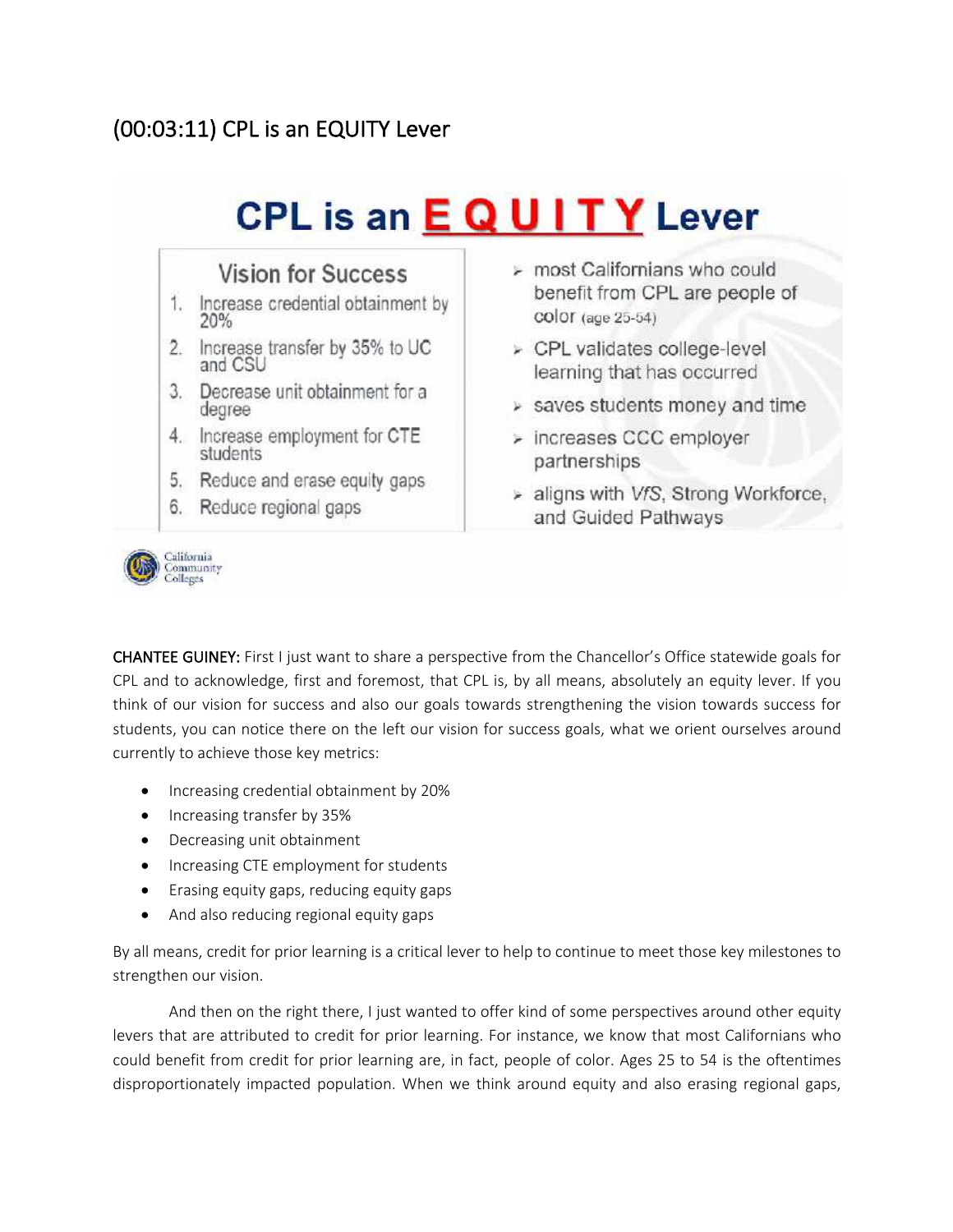erasing equity gaps, credit for prior learning is a viable option for access for many of our students that need it most.

Also, credit for prior learning validates college-level learning that has occurred. If you think in terms of experiential learning, what often our adults in ages 25 to 54, the rich insights, the experience that they bring with them on their education journey, CPL absolutely could be a mechanism to validate that learning.

CPL saves students money and time. Thinking of our vision for success and our goal to increase credential obtainment, to decrease unit obtainment, and also to increase transfer, CPL is a powerful vehicle to help students to achieve those education milestones.

Also, CPL increases the community college employer partnerships. I know many of you here today have great partnerships. We might even have our industry partners on our webinar with us today and just all the great things that Steve Wright and his team do on the ICT Educator Webinar Series. We look forward to continually strengthening those employer partnerships.

Also, credit for prior learning aligns with our vision for success, Strong Workforce, Guided Pathways, strengthening our vision—all of those critical equity levers to help students to fulfill their education outcomes.

### (00:06:08) Chancellor's Office CPL Statewide Workgroup

# **Chancellor's Office CPL Statewide Workgroup**

#### >Purpose

· To provide recommendations and perspectives to the CCCCO on alternative methods for awarding college credit, and practices to assist colleges in establishing and maintaining viable CPL mechanisms.

#### >Leadership

Co-chaired by CO (Chantée Guiney) and ASCCC (Mayra Cruz). Workgroup representatives<br>include: CO staff, ASCCC members (faculty, counselors), 5C, CCC Online Education<br>Initiative (OEI), CCC Admissions and Records Officers (CA Council for Adult and Experiential Learning (CAEL).

#### >Intersegmental Collaboration

. On-going close coordination with the CSU System Office on CPL policy

#### **Activities and Goals**

- · Provide recommendations to CCCCO on practices to support and leverage CPL systemwide
- · Framework for system-wide resources: PD: on-going consultation and collaborations: innovative technologies to support colleges and students.



CHANTEE GUINEY: So, also I just want to offer some perspectives around statewide activities that are occurring kind of behind the scenes. About a year ago this time, when our credit for prior learning amended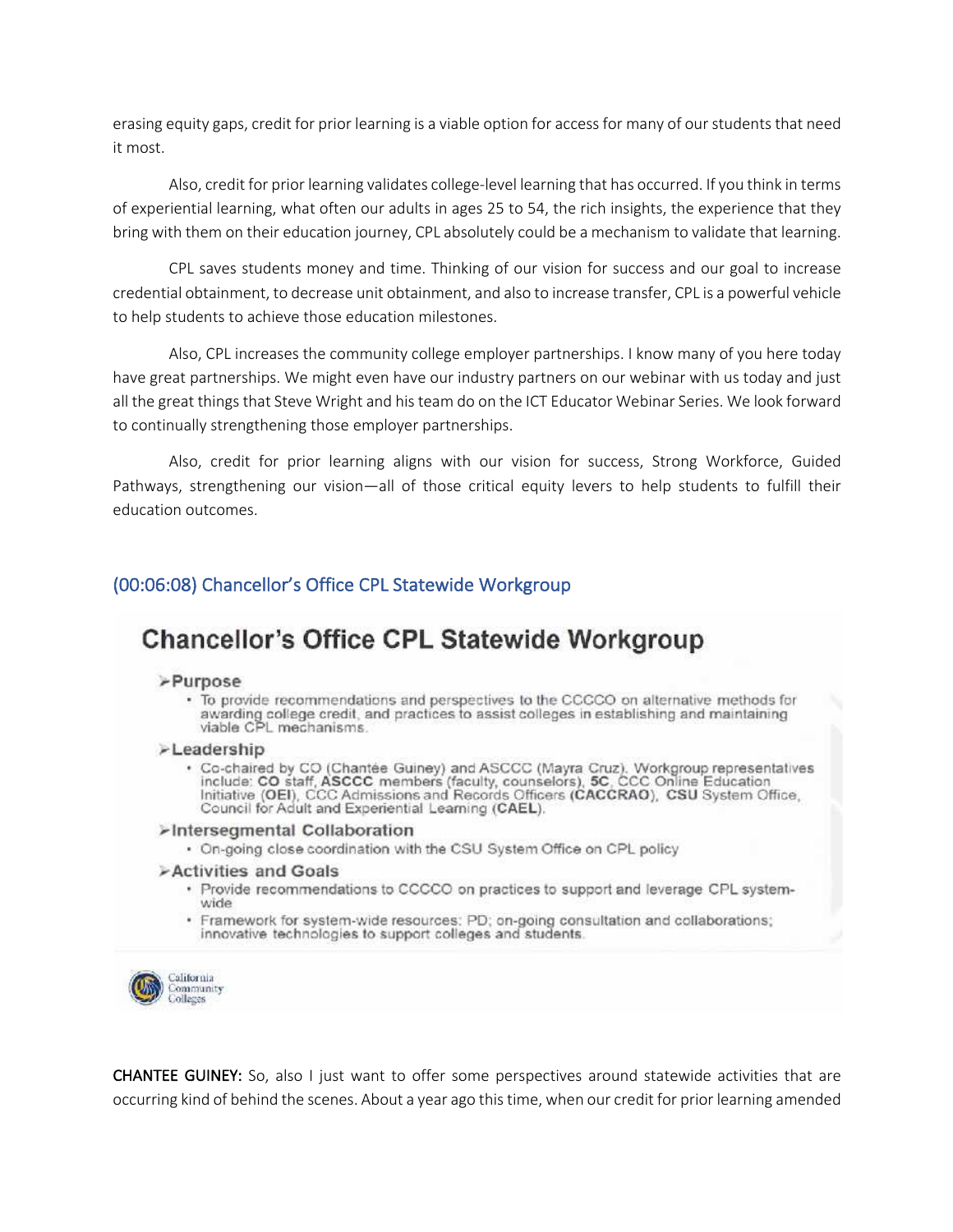regulation went into effect, that was, by all means… Just we have great practitioners that are system wide that help us continually to form into shape and to keep a framework for CPL advancing throughout the system.

So, we do have a Chancellor's Office statewide CPL workgroup. The purpose of the workgroup is to provide recommendations and perspectives to the Chancellor's Office on alternative methods for awarding credit, and to also assist colleges in establishing and maintaining viable CPL mechanisms.

The workgroup is co-chaired by myself and also Mayra Cruz, a representative with the Academic Senate for California Community Colleges, and we also have the student representatives, for instance, from the Chancellor's Office academic senate with faculty and counselors, 5C representatives, OEI representatives, CACCRAO (the Admissions and Records Officers), our CSU System Office, our partners from CSU, and also CAEL (the Council for Adult and Experiential Learning) have been just phenomenal in helping to offer viable insights and best practices around prior learning assessment.

On the horizon, we also have goals to continue to provide recommendations on best practices to support CPL, to leverage CPL frameworks system wide and truly build and strengthen those as we look to ongoing professional development opportunities with our system partners as well.



CHANTEE GUINEY: So, just before I close, I just want to encourage the great work that you're doing. Think of it as a system of improvement, so we think of evidence-based planning, kind of taking a look at what works, what's working great within credit for prior learning innovations. Those Title 5 regulations that were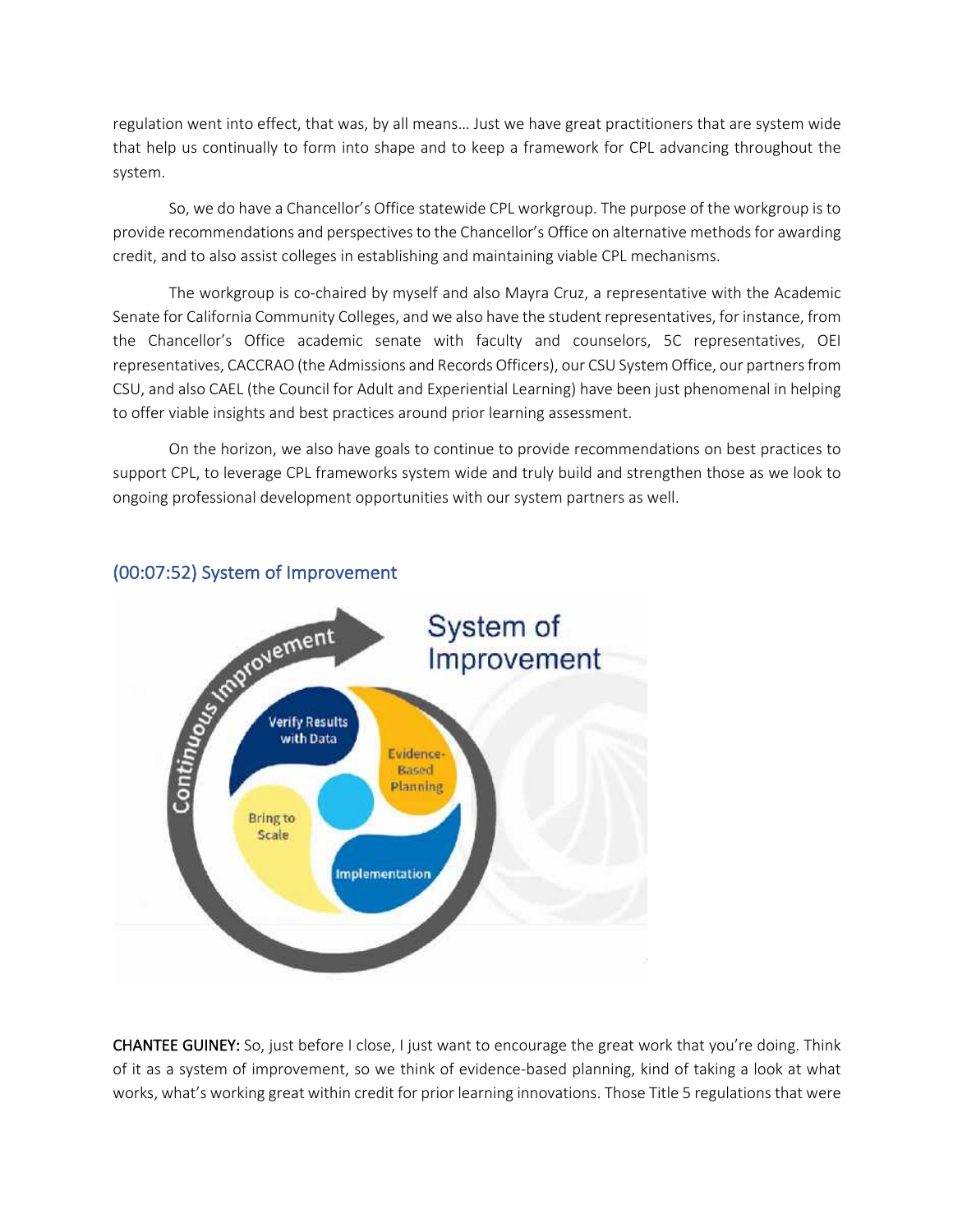amended, by all means, greatly expanded opportunities for credit for prior learning, so thinking of evidencebased planning around those expanded opportunities.

Also, as you implement and bring those practices to scale, we'll continue to provide system-wide resources, and our Palomar partners in CPL at Palomar College have just been phenomenal with bringing to scale and sharing what's really worked great across their campus with CPL. Also, the development of a system-wide toolkit around CPL to help colleges to highlight those best practices…

And then again verifying the results with data, so on the horizon in the future, we look forward to working with our management information systems partners to build out a credit for prior learning data elements, entire schematic for data collection around CPL, to take a look at the results and looking at what's working.

So, again, a continuous process of improvement, and we're just so fortunate to have dedicated and passionate practitioners like yourselves helping us to shape and to frame and to lead this great work on behalf of our students. On that, I will pass it back to Steve. Thank you very much.

STEVE WRIGHT: Thank you, Chantee. And I think, Odemaris, you're ready to roll.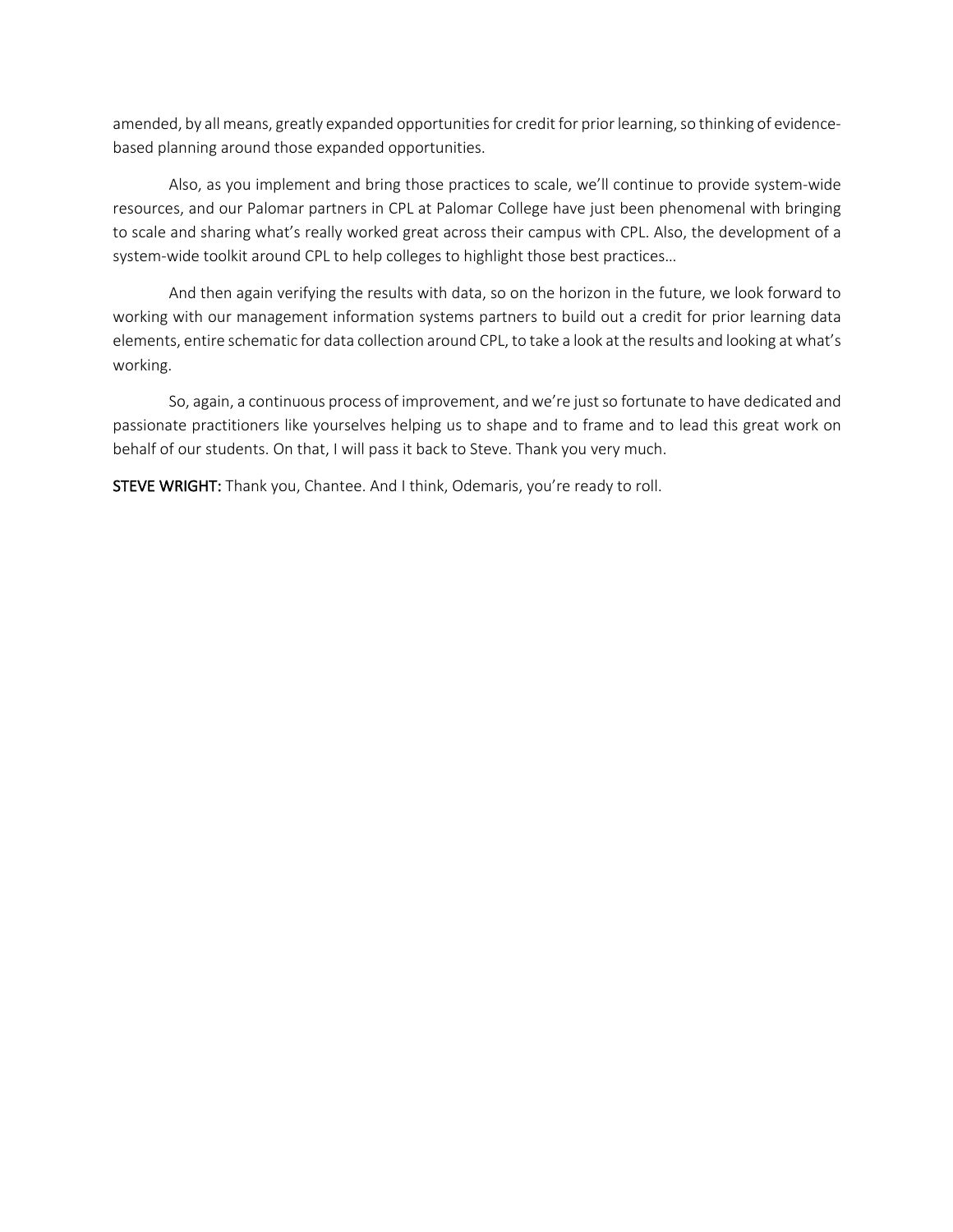### (00:09:33) The Credit for Prior Learning Initiative

ODEMARIS VALDIVIA: I'm Professor Valdivia, and I am from Santa Monica College. I also work for some of the other community colleges, like Valley College, so I want to welcome all of you to this presentation.

What we are planning to do is I'm going to go very quickly on the layout that we already have in place. And hopefully, by the end of this presentation, we get a lot of people motivated to go to their campus and start doing it at their campus.

Jackie Martin, she will show some examples of what is being done in Palomar, which they have a very amazing program right now, and this presentation will also give you some of the links where we got this information and links for Palomar College that you can use in your college.

### The Credit for Prior Learning Initiative

- +"Credit for Prior Learning (CPL) is a strategy to help students get credit for what they already know or can do, saving them time and money on their educational path" (Success Center for CCC, 2021).
- +"The credit is awarded for what students already know and can do" (CCC Credit for Prior Learning Toolkit, 2020).
- +"Students' knowledge and skills might have been gained from Military, Industry, and State/federal government training. They may also learn it through Apprenticeship, internship, work-based learning, or other industry-based experiential learning" (CCC Credit for Prior Learning Toolkit, 2020).

One of the things that I wanted to mention is, of course, what credit for prior learning is and how this is going to help our students. Mainly, not only are they going to help them… We're going to recognize their skills, but also it's time saving for them and cost/money saving so that they can get all these certificates that we have created for them. So, if we can find a way to do this for them, we're going to have more educated people in California also, because the business industry also needs students that have certain skills.

So, again, students' knowledge and skills, again, is something that they might have gained from military, industry, the government, I will say. Also, we have programs in our college today that we offer apprenticeship, internship, work-based learning, so all that experience should be allowed. Especially if we sponsor that, we should allow students to get credit for it.

Sometimes time is… What do they say? Time is money. They don't have to be sitting in our classroom when they have to be learning the same thing that they already know. What they should be learning is what they don't know. So, that's the whole purpose of this program.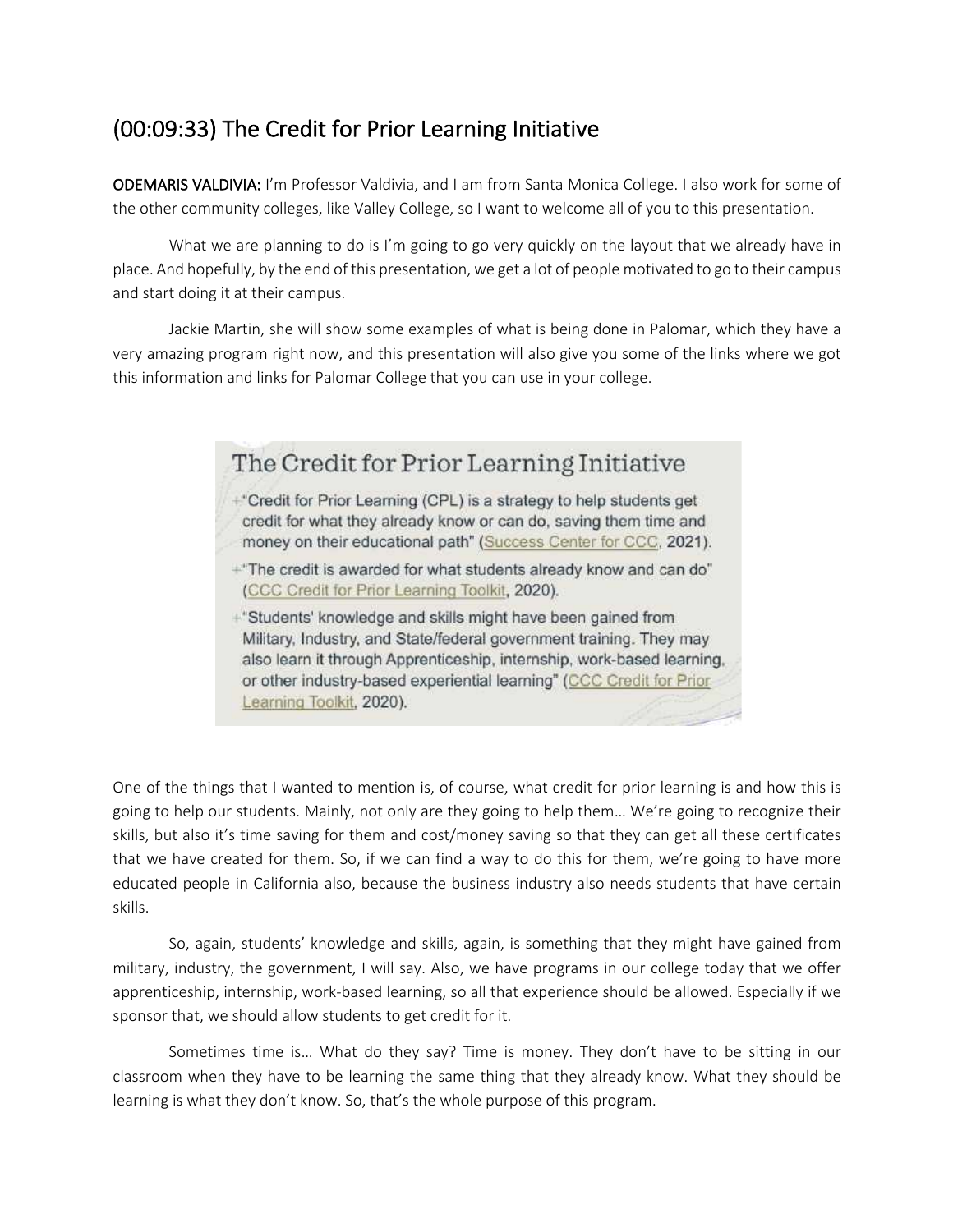#### (00:12:08) Credit for Prior Learning Research

# Credit for Prior Learning Research

+Under the Credit for Prior Learning Initiative, (CCC Credit for Prior Learning Toolkit, 2020), research showed that students who earn CPL

- were twice as likely to complete a degree than those who do not.
- +Accumulated more credits through coursework increasing enrollment for colleges.
- -Could save an average of 6-10 months in time when compare with those with non-CPL credits.

ODEMARIS VALDIVIA: Another thing that I want to emphasize is that there is research, again, that was done in the… It's a toolkit that was prepared from the Chancellor's Office. The outcome was that students were more likely to get a degree than those that did not have a certificate.

Also, when they accumulate all this credit and start getting motivated to go back to school, the hour enrollment increased. The college benefited it from it. Also, when students finished, their certificates… You know that today that's a plus for the college, because now we're being paid by the outcome of the students, not necessarily what we used to be paid just by having a body in the classroom, so this is very important for us today.

Also, the research pointed out that students will save from 6 to 10 months, which could be very significant for maybe students who have a family, and they have to support their family. We want them to start getting all this experience so that they can find better jobs. The whole purpose is to improve their lives. And not the life for the student necessarily but also their quality of life because they also benefit their families.

### (00:13:37) Participants

### Participants

- +We had a group of faculty from different disciplines that collaborated in this pilot group.
- +Faculty was grouped to work in this pilot during the fiscal year 2020/2021

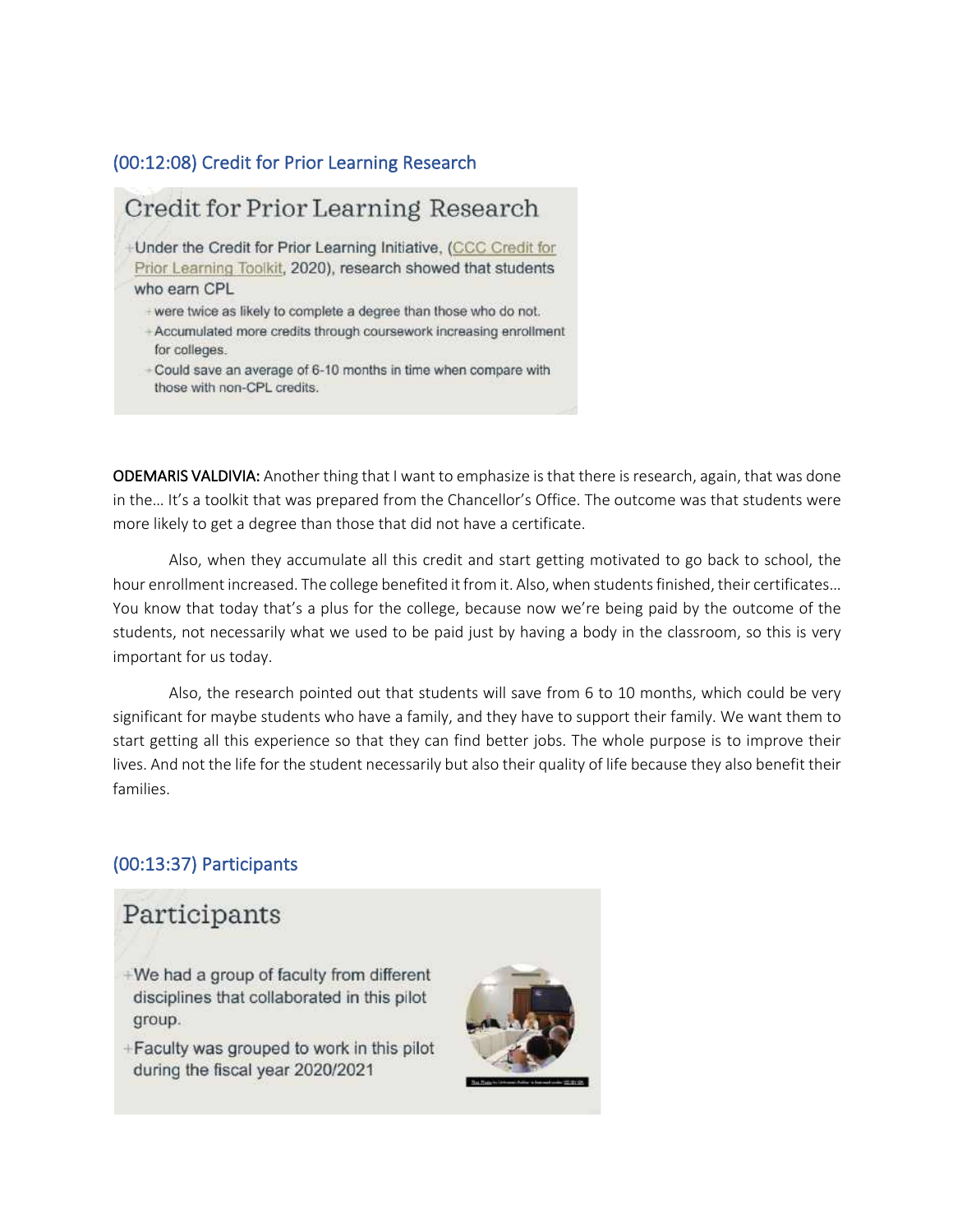# Disciplines that participated

- + Accounting/Business
- + Administration of Justice
- + Allied Health
- + Automotive Technology
- +Business Office Technology + Computer Information
- Systems
- + Computer Science
- +Fire Technology
- +Health



# College Representation

- **Butte College** 15
- 2 Cosumnes River College
- 3 Cuesta College
- 4. Cuyamaca College
- 5. De Anza College
- 6. East Los Angeles College
- 7 Las Positas College
- 8. Lassen College
- 9. Long Beach City College
- 10. Los Angeles Pierce College
- 11. Los Angeles Valley College
- 12. Los Medanos College
- 13. Modesto Junior College
- 14. Palomar College
- 15. San Diego Continuing Ed
- 16. San Diego Miramar College
- 17. San Jose City College
- 18. Santa Ana College
- 19. Santa Monica College

ODEMARIS VALDIVIA: Now, with the way that this came about is we had a participant group of faculty from different disciplines, and we actually got together in 2020 and 2021 fiscal, and we had different disciplines participating. And as you can see, they come from different areas. Of course, this one is going to be specific to Computer Information Systems and Computer Science, but we did have… We brought different expertise into the table.

Also, a lot of colleges were involved, participated, and this is 19 of those colleges. So, if your name is not there from one of your colleges, we need you to be the champion to go back and to promote these programs in your college.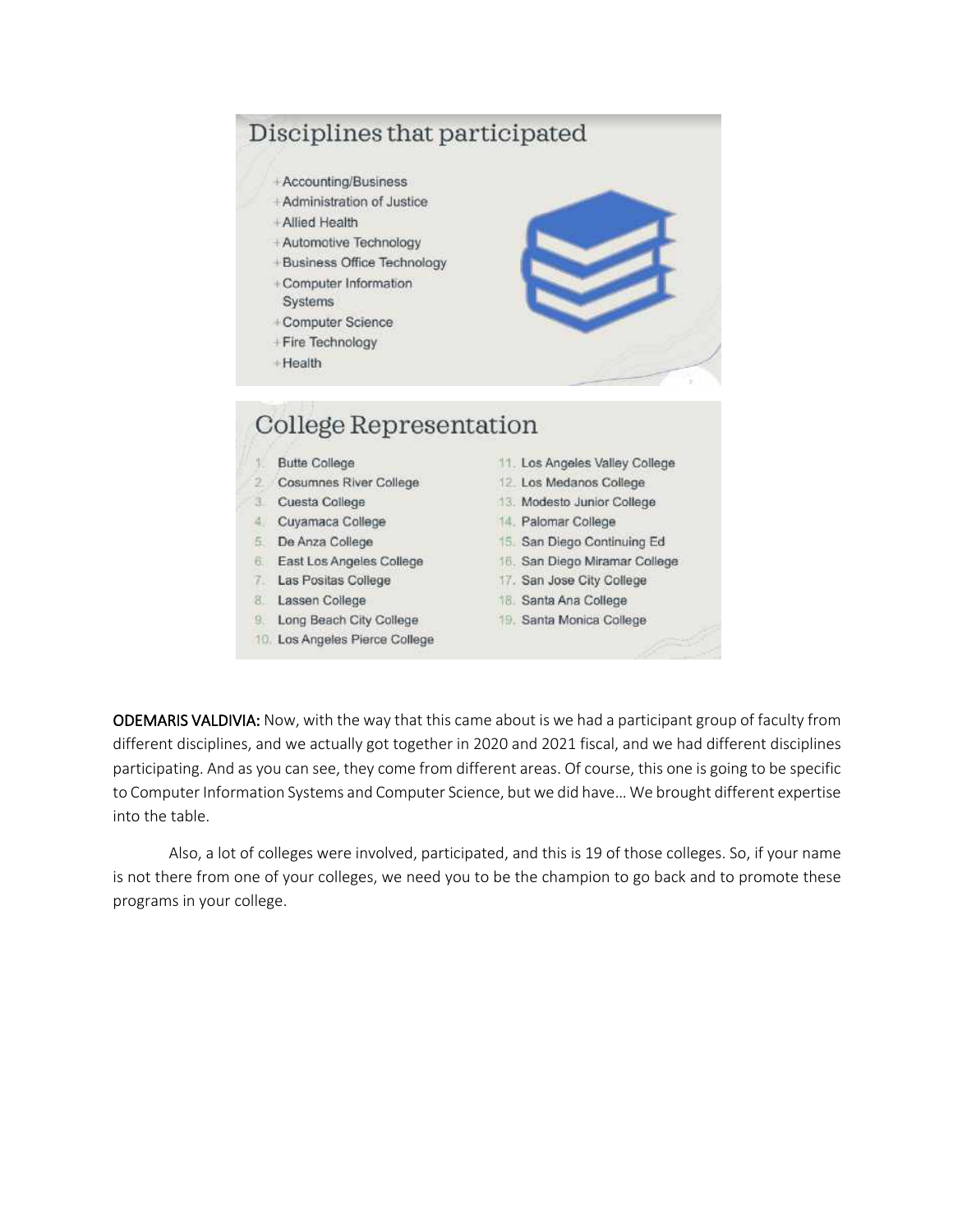#### (00:14:42) Methods Used for Credit for Prior Learning

Methods Use for Credit for Prior Learning +Standardize examinations +Credit for Military Service and/or Training +Student-created portfolios +Industry-recognized credential documentation +Credit by examination

ODEMARIS VALDIVIA: So, some of the methods that we are going to discuss about credit for prior learning… We already have some in place, but other ones we're just going to add in, and we already have some standardized examinations we can use for students.

Also, one of the things we really wanted to do too is help our military veterans. They come with so much experience, and they spent a lot of time serving for our country. And when they come, we want them. Sometimes we force them to start from the very beginning, and I think this will be an opportunity to recognize that they don't have to start from the very beginning. They can start… If we find the methods of giving them some credit by examination, or if they come with industry-recognized credentials, we can help them, promote them to get all those degrees faster, and they will be much more motivated to stay in college and find jobs, because we want them to find jobs.

And of course, we want also students… We can create some portfolios because sometimes there are certain, I will say, areas in which… I will throw out auto mechanic, for example, that they might not have something that they can necessarily do a simple examination, but they have to demonstrate things, so they have to show things. Also, with designers, probably a portfolio will help, so there are some examples that Jackie will present of what they're doing in Palomar, but these are some examples of what we have in there.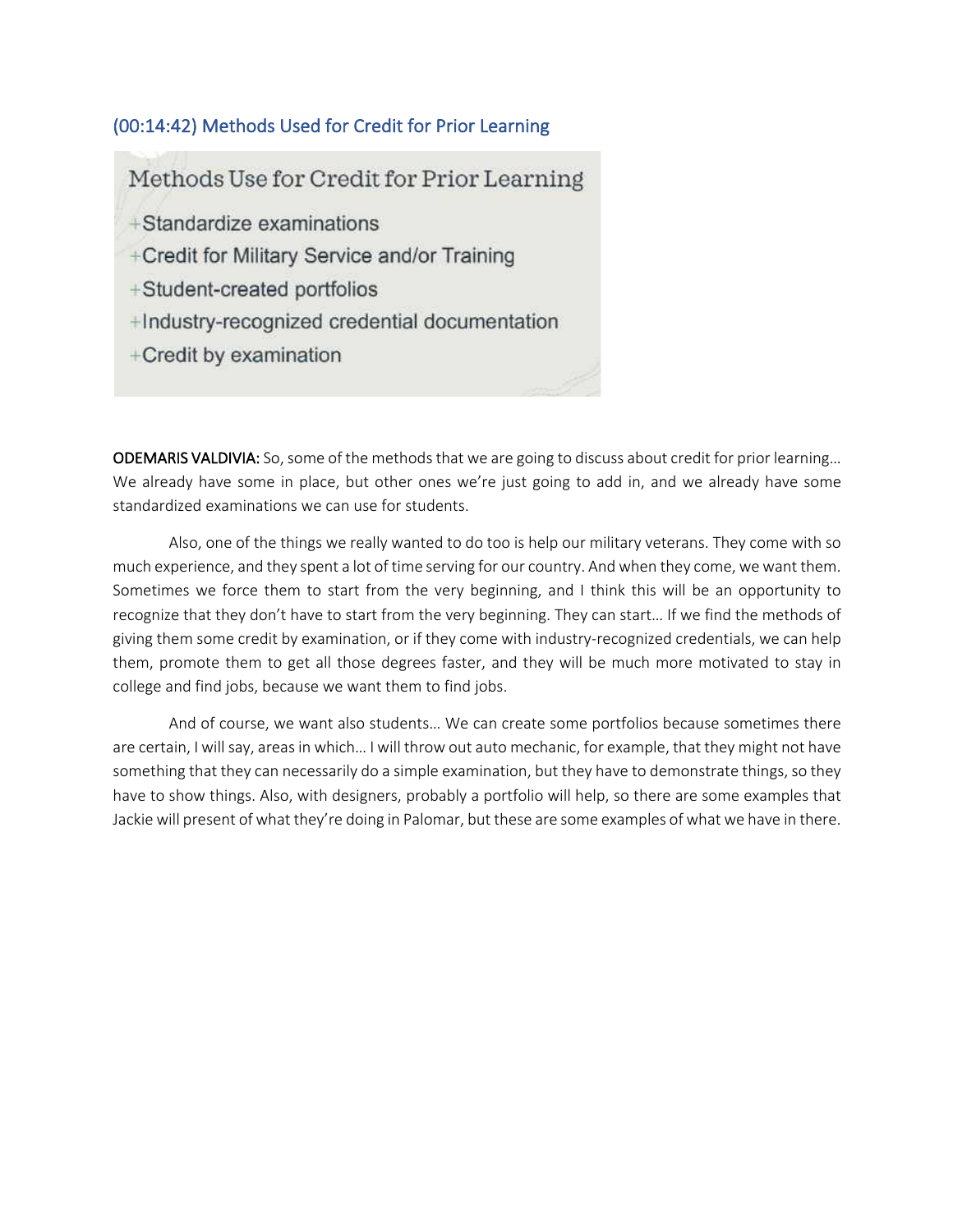#### (00:16:31) Eligibility for CPL

### Eligibility for CPL - Part 1

At Palomar College, Credit for Prior Learning at Palomar  $(2021).$ 

- Student must be in good standing in the District
- Student must be a current student or has taken courses at the District
- Course is not being challenged +If the student is getting a
- credit by examination, the student should not be enrolled for more advanced courses within the same subject.
- Course must be active

Credit for Prior Learning at Palomar

ODEMARIS VALDIVIA: This is very brief. We have a little bit more of this when you go and visit Palomar, and you can see the links that I provided to you. But of course, we know the student has to be in good standing. There are rules that students will have to follow based on the campus, but most of these rules we already have them for our credit courses, so we're not adding anything more.

So, those are the things that we want to emphasize, that when students have all this good standing, they have taken classes for our certificates, which some colleges, they specify that they want at least 12 units in their college before they can get a certificate. So, it's the same policy. It's not changing any of that.

And then students have to be active, of course, and the classes that… The credit that we're going to give to the students are credits that exist in our campus. We're not going to give credit for something that doesn't exist or maybe exists in another college. So, those are kind of the layout that I want to mention.

# Eligibility for CPL - Part 2

- +CPL acquired by examination cannot be unit load for Selective Service deferment, Veterans, or Social Security benefits.
- +CPL will not count as required class hours for an Associate degree.

Also, one thing that emphasizes what already exists is that this credit by examination will not be something like the load for Selective Service. Sometimes they have to show proof that they're taking classes, so it will not apply to that. Or for social security benefits, that will not apply. So, we need to be…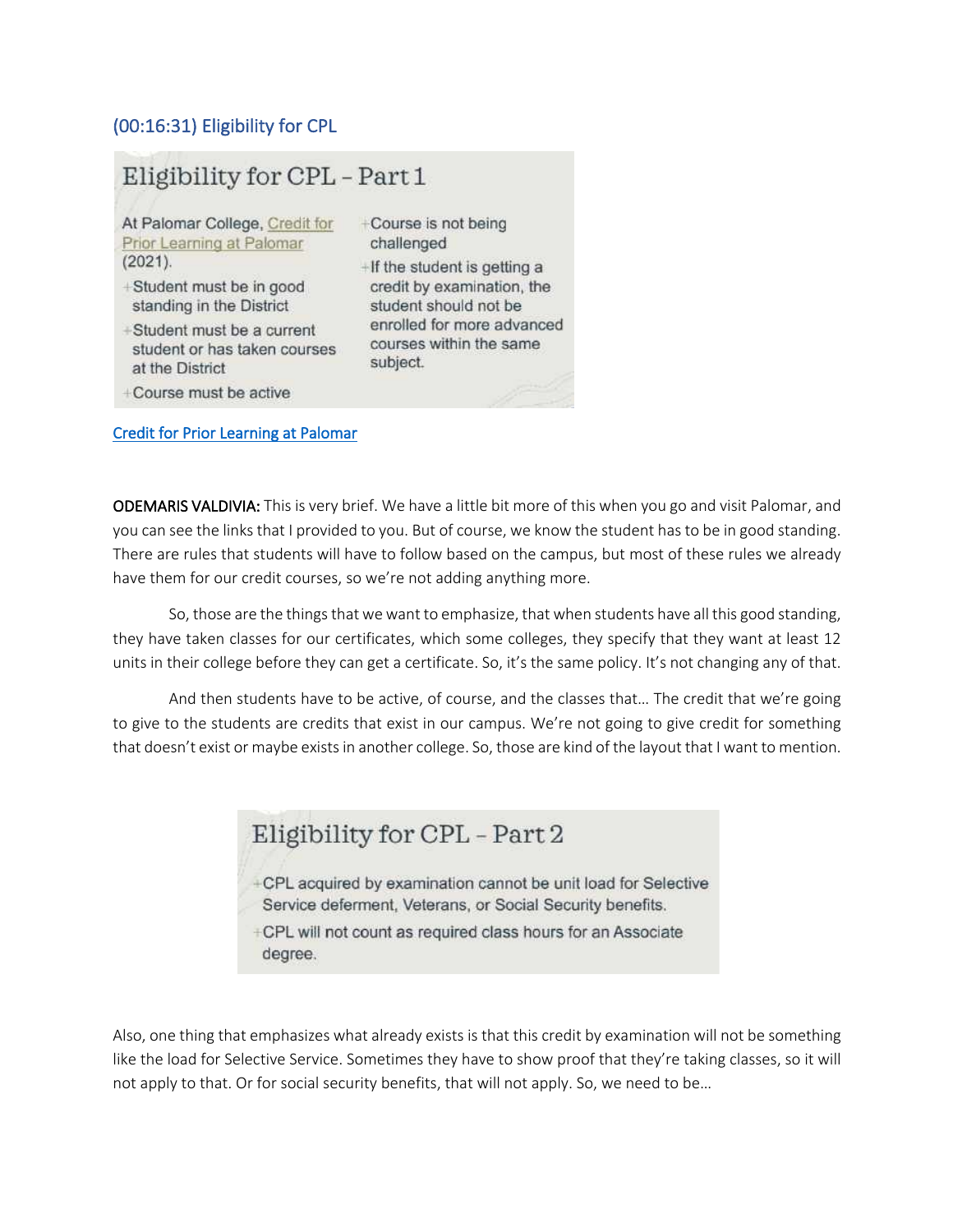The reason we have to understand what applies and what doesn't apply is because we might be the people advising them, OK? Faculty and staff will be the people doing all this, so that's what we need to understand, how this works. Also, we will have to be able to count, again, as hours for an associate degree. So, if they have a minimum amount of hours or units that they have to have to earn it, they will have to do that.

#### (00:18:44) Grading Policy



ODEMARIS VALDIVIA: Also, in the grading policy, again, is the same thing that we have on Title 5. We have the same grading scale. Also, we can offer pass/no pass, and I'm going to talk about the industry certification, which is pass/no pass also, so we could do that. So, if we give a credit by examination and they get 70%. 80% is our minimum, and that's a pass, then we should have that.

We also have to, since it is a credit for them to get a degree, students can also challenge, so it will have the same weight as a regular course. They can accept it, decline it, and they can even challenge the grading or whatever they're challenging.

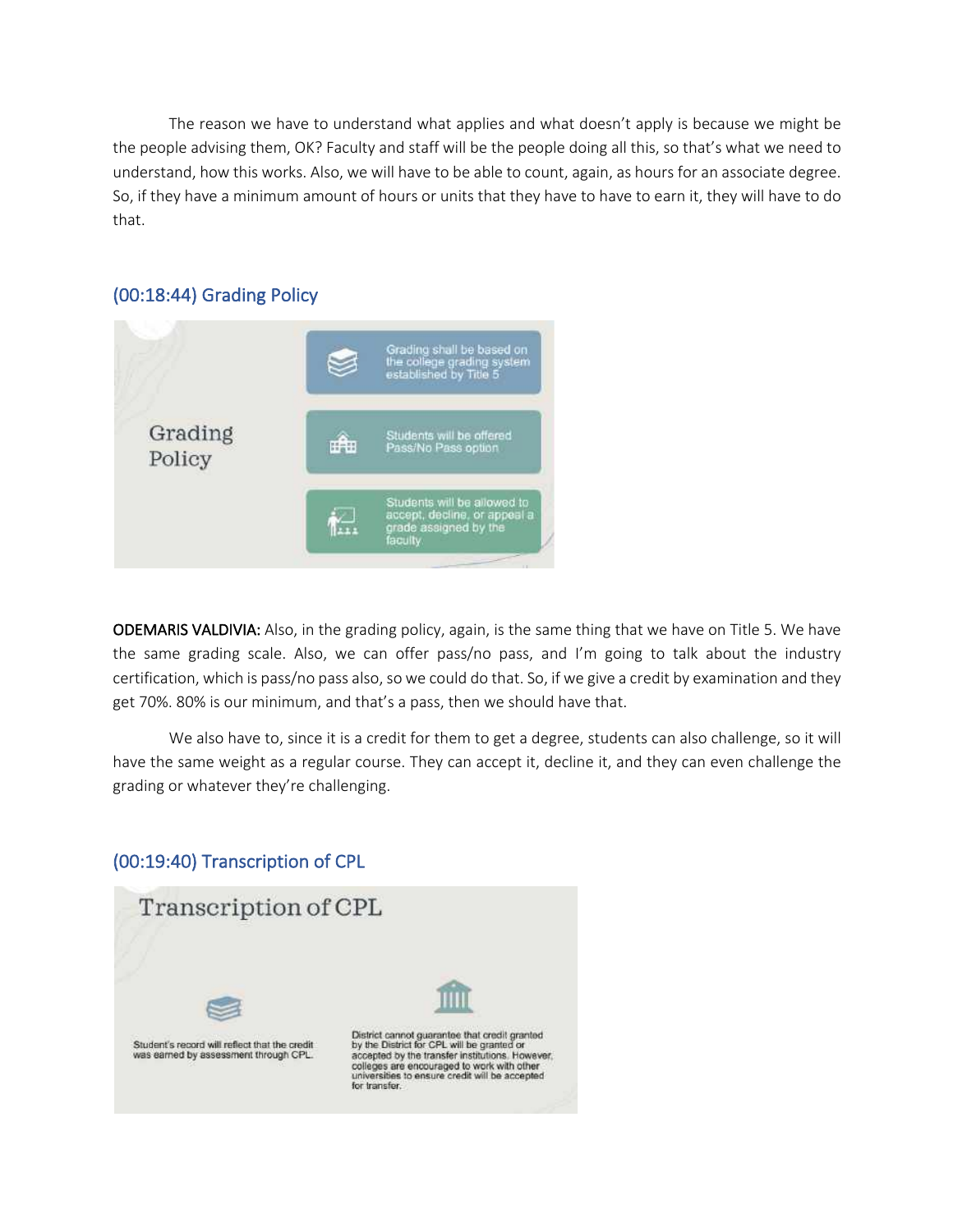ODEMARIS VALDIVIA: When it comes to the transcription of the CPL, that's when it goes into the records. Students will have that line set up into their transcript. It will say that that credit that they've got is for CPL. Also, one thing that the district, and they have to put it in the board when they submit it, is that we cannot guarantee. We cannot guarantee that the CPL will be accepted into another university, for example.

But we can always be working side by side with universities to promote that, to say, "Hey, we're going to make sure that if we give credit, this student will have the right preparation so that when you go to a university, it will be accepted." So, I think having very good relationships with the universities is a plus, is a must, I will say, because we're in here to help our students.

### (00:20:47) Credit for Military Service/Training

# Credit for Military Service/Training

Students submitting military service transcripts (JST, CCAF, AARTS, CGI, SMART, USAFI, DLIFLC, DMDC, DLPT, and other military records shall receive credit as recommended by the American Council on Education (ACE) Directory (Yosemite **Community College District** Policies and Administrative Procedures, 2018).



Yosemite Community College District Policies and Administrative Procedures

ODEMARIS VALDIVIA: Now, when it comes to credit for military and training, there are a lot of different transcripts, and I've just put the abbreviations because it's a huge list, but these are some of the different types of transcripts that the students can bring to us, and we just have to find a way to evaluate them, and we can also have some kind of recommendation with the American Council of Education that they do have some kind of reviews, and they can help us and guide us to, say, which training goes with what. So, we can also work in that aspect.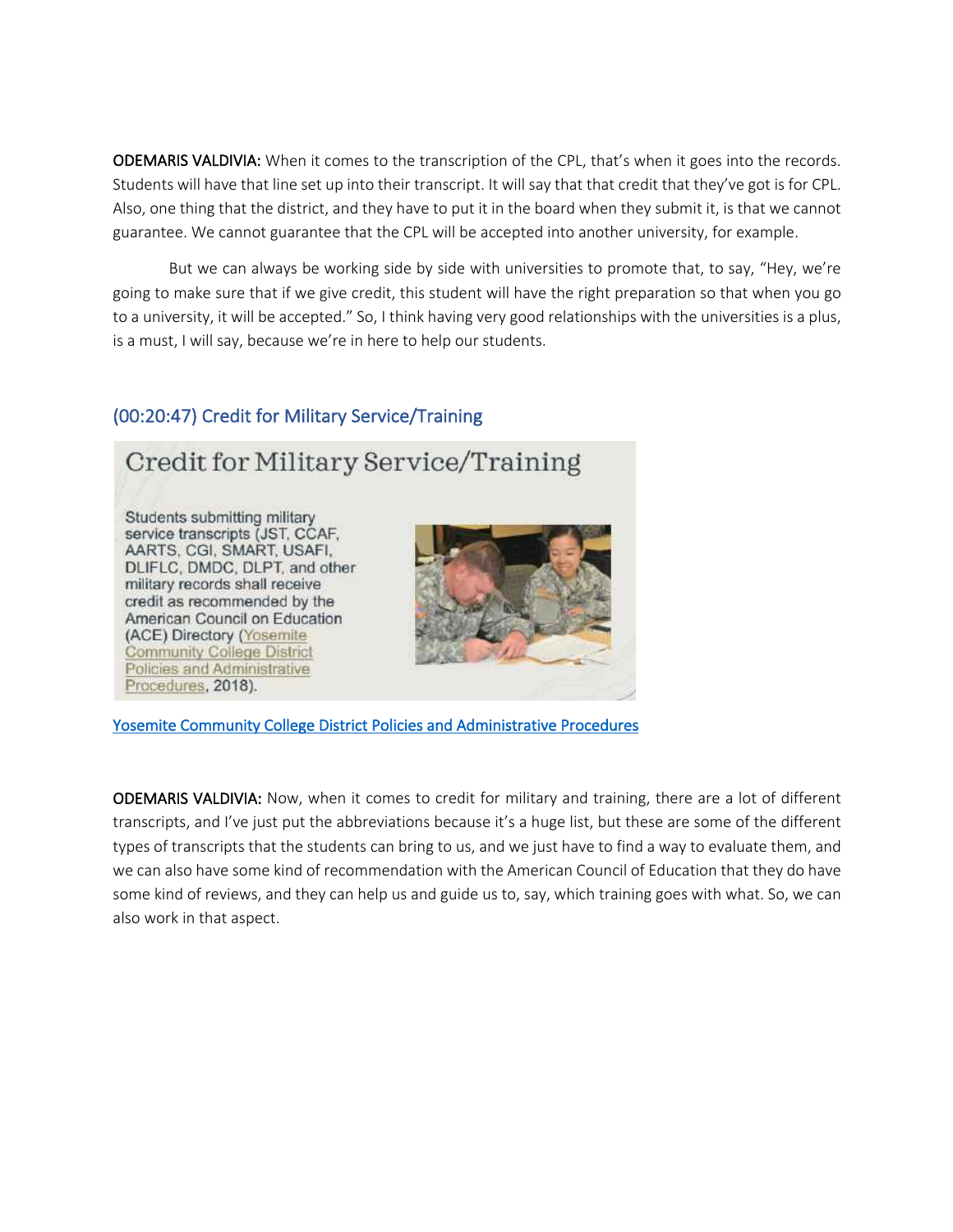#### (00:21:31) Industry-Recognized Credentials



Students interested in CPL using industry recognized credential(s) shall receive credit as it is appropriate by the department chair of faculty designee.

ODEMARIS VALDIVIA: When it comes to industry-recognized credentials, we have students, again, that they might want to, if they had been… Especially, let's say somebody who has experience in the industry, and I'm going to give you an example in Excel. They don't want to take my Excel class, for example. If they can prove to me that they can pass one of these tests, then I'm not going to make them redo that test because they already passed the test. And I'm going to give you some examples of the different credentials.

| <b>MOS Certification</b>   |                             |  |
|----------------------------|-----------------------------|--|
| <b>Adobe Certification</b> |                             |  |
|                            | Cybersecurity Certification |  |

We have a lot of MOS exams, which is Microsoft certifications, and Microsoft is also adding a lot more with not just software but also now with cloud and all these IT certifications, so this is a very good way to help our students.

As a faculty, one of the biggest recommendations that will do—take the test yourself, because the only way we can sell a product is by testing it. So, I personally take almost every single certification that I can get ahold on, because now I can even talk to the industry and say, "Hey, these students know what they're talking about, and if they pass the certification, it's because they know Excel. They cannot do X, Y,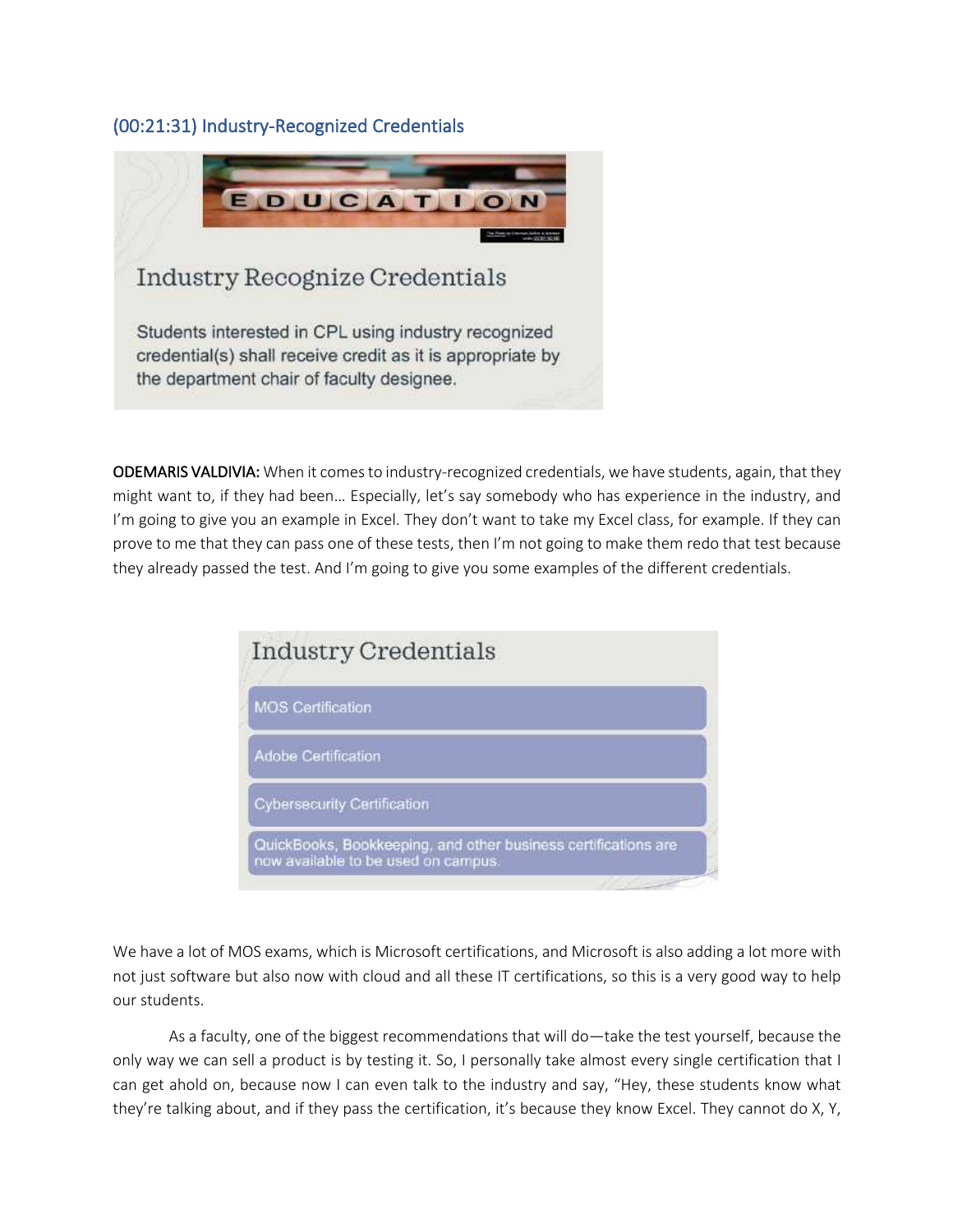and Z if they don't have the knowledge." So, I will say with certainty that these certifications do have a big weight because the student has to be very knowledgeable to pass it.

And then, of course, we have some certification when it comes to business. A lot of business areas do require a lot of computer skills, so that's why we have some examples of QuickBooks, because we have it in my area, QuickBooks, so that's what we wanted to emphasize.

### (00:23:34) Student-Created Portfolio Assessment

| Student-Created Portfolio Assessment                                                                                                      |
|-------------------------------------------------------------------------------------------------------------------------------------------|
| +Students using student-created portfolio shall receive CPL as<br>recommended by the appropriate department chair or faculty<br>designee. |
| +Palomar College - Credit for Prior Learning Portfolio<br><b>Assessment Rubric</b>                                                        |
| +Portfolium ePortfolio                                                                                                                    |
| +Portfolium                                                                                                                               |

- Palomar College Credit for Prior Learning Portfolio Assessment Rubric
- Portfolium ePortfolio
- Portfolium

ODEMARIS VALDIVIA: Also, the portfolio… I put a bunch of links that Jackie will talk about it. They have an amazing portfolio, and we do have some similar to that at Santa Monica, but it's more for our graphic design department because we do have a bachelor's degree, and students have to walk with a portfolio. But if they have industry skills, we don't make them take… They validate some of those for the bachelor's, but they have to have a huge portfolio and prove that they already met those skills. So, it's not just limited to an AA degree. It also applies to some bachelor's degrees too.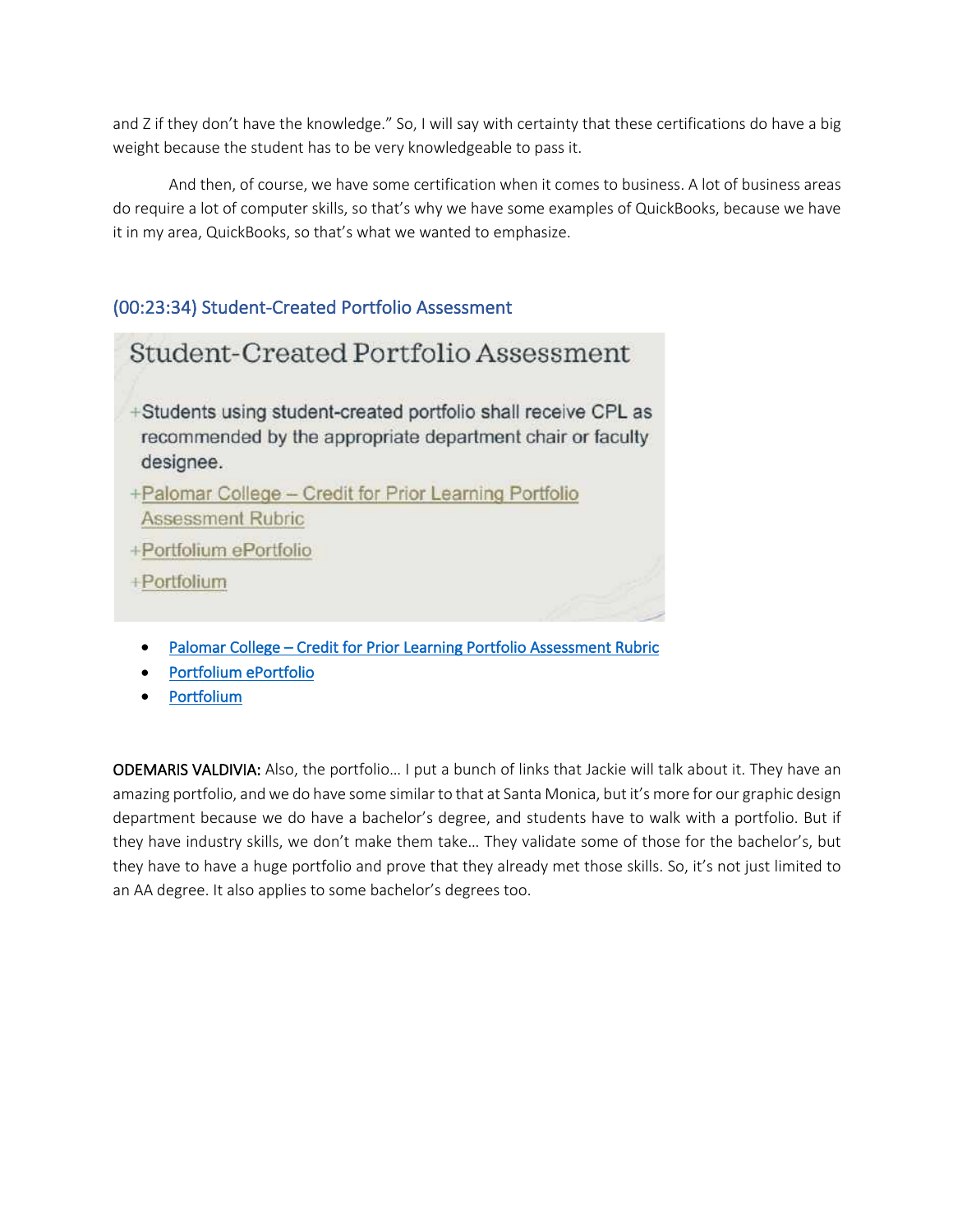# Portfolio Assessment Examples

+Some colleges are asking students to present a portfolio with a list of certificates of participations to different workshops. industry examinations, employers' recommendation letters confirming that the applicant has applied the skills at the work placed.

+Arkansas Northeastern College Prior Learning Assessment Sample Portfolio

Arkansas Northeastern College Prior Learning Assessment Sample Portfolio

Again, this is another example that I wanted to bring up. I put a link… I went even to Arkansas. I flew to Arkansas because I found a really cool portfolio that they had a lot of pieces, and I was amazed at how they put it together. The students had to have a lot of proof to get credit for certification, so they put an example, so I went ahead and put the link to that website.

### (00:24:47) Credit by Examination from Within the District

### Credit by Examination from Within the District

- Students may earn credit by receiving a passing grade on an examination administrated by the department or program.
- The examination my required the demonstration of other skills or the completion of assignments in addition to an examination.



ODEMARIS VALDIVIA: Now, when it comes to credit by examination from within the district, students my earn, again, credit by receiving a pass/no-pass. These are a specialized exam, so they're not the standardized exam, so I wanted to point it out. Also, the examination may require demonstration of the skills. I can only picture technically something… For example, auto mechanic—they have to demonstrate physically that they know how to change oil or do all the things that they say they have to do. I will say, with a designer, they have to demonstrate that they know how to do a website. So, those will be the skills that they have to actually demonstrate.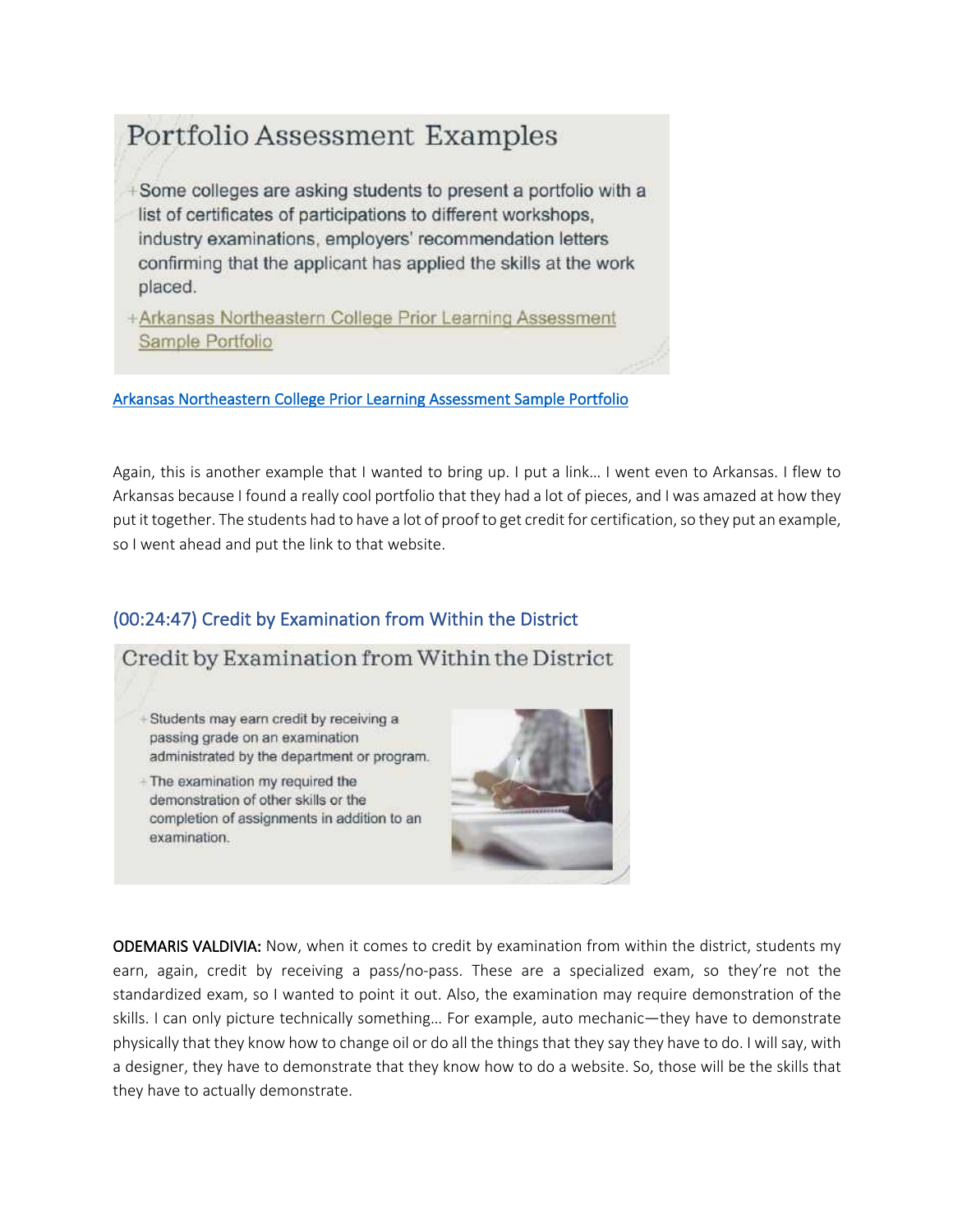#### (00:25:38) CPL Cost to Students

### **CPL Cost to Students**

+Students will not be charged for the receipt of Credit for Prior Learning, except when prior learning is assessed through the colleges' Credit by Examination processes. If fees are collected, the cost shall not exceed per-unit current tuition rates for instate, out-of-state, or international students.

ODEMARIS VALDIVIA: When it comes to cost, of course, everything that we want to do is save money to our students, and we want them to maybe just pay for the courses and the knowledge that they don't have so that they can proceed faster into getting a certification from community colleges.

So, there is, only for credit by examination… The college may collect funding. May. It doesn't mean it must, but it may collect funding, but the funding is limited to the tuition rate. It cannot be more than the tuition rate. Again, it depends on how the college lays out this, but they may do…

Because this one, one emphasis that I want to do is that whoever makes the recommendations for these exams, it is actually the faculty of that discipline. It's not going to be the admissions. It's not going to be the administration. It's actually the community colleges that… I mean, the discipline that has the specialty who will be determining all of these examinations and the credits and what we can accept as a college.

### (00:27:05) Benefits for Students, Colleges, and Community

# Benefits for Students, Colleges, and Community

- +Students need to take college courses that will give them knowledge and get them back to the workforce.
- +Recognizing what they already know will help students stay in school to finish their degrees.

ODEMARIS VALDIVIA: And the benefits, again, for the students, the college, and the community is that students need to take, of course, the courses to get back to the workforce, like I mentioned to you before, and also recognizing that they already know this stuff. I think the students get more motivated when we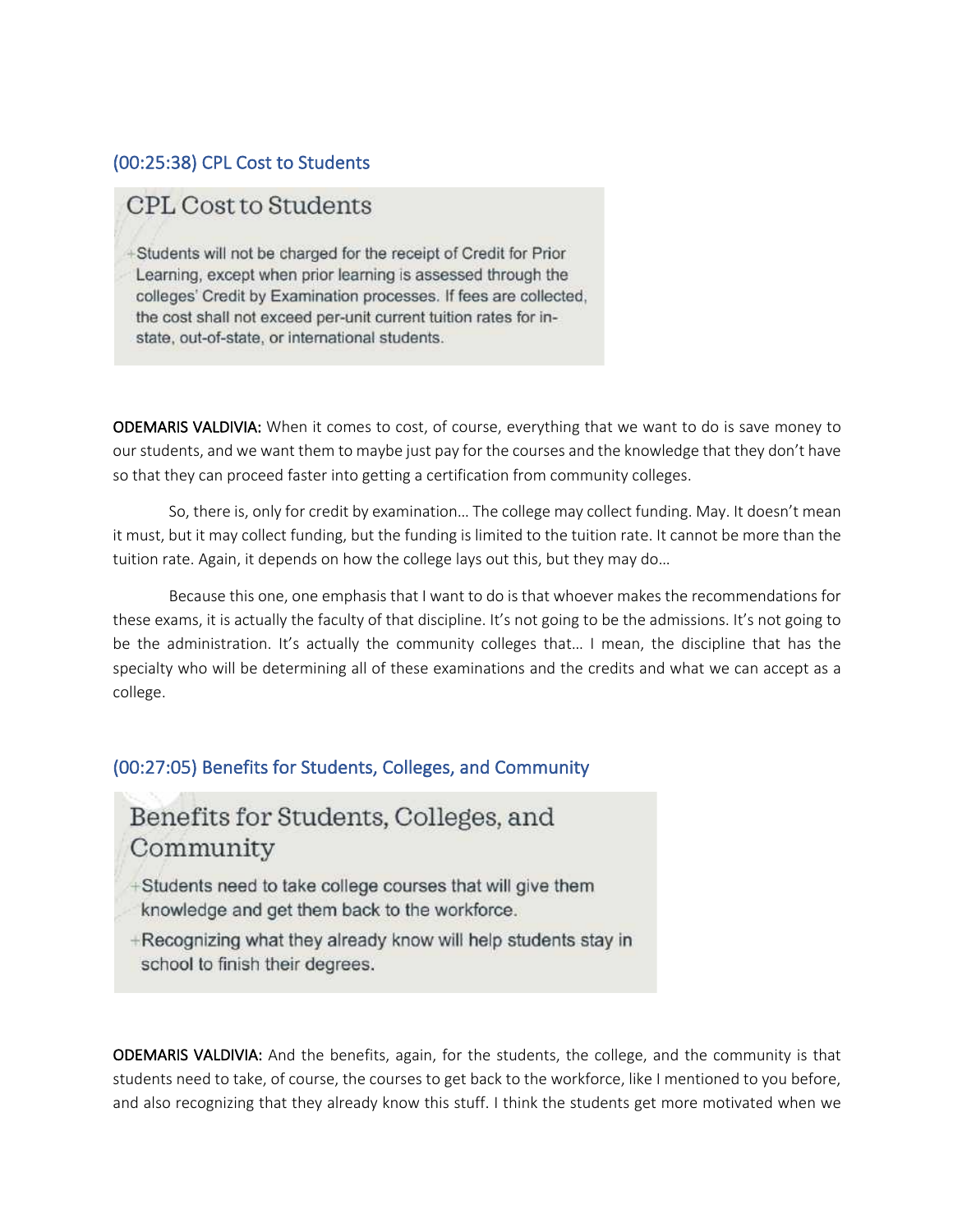have that acknowledged: "Hey, you know stuff. You don't need to repeat it." They want that. They don't want to be told that what they know is not valid.

### (00:27:35) Student Supports

# **Student Supports**

The CCC Credit for Prior learning Policy Implementation Toolkit (2020) had the following recommendation:

- +Counselors to provide this information during matriculation, placement, and educational planning
- +Integration of CPL with Guided Pathways
- +Develop a clear process flow for students
- +Assign dedicated staff to operate the CPL at the college

CCC Credit for Prior Learning Policy Implementation Toolkit

ODEMARIS VALDIVIA: Also, when it comes to these certifications, we need a whole team, so it's not just the faculty. It's the administration. It's counseling. We have to integrate all that with the people who work in the Guided Pathways. We also have to, again, develop a clear path for students.

So, one of the things I know we have done in a Guided Pathway is we lay out what the students should be having into their courses. So, why don't we add just a small, little section with what we already have of a course that could be taken by examination. We could do that. We could say CPL applies because I know that some of the higher level sometimes courses do not apply, but some of the lower division courses could apply for this, and we could recognize it.

If the students know, "Hey, I could take a test for that," they might as well, even before they go into the program. They can test out. They can test out and try, and if they pass, hey, one less course that they have to take, but it has to be clear and put in the process.

And of course, we have to assign a specific staff that would handle that. So, again, it's a whole team that we need in place for this to actually be successful.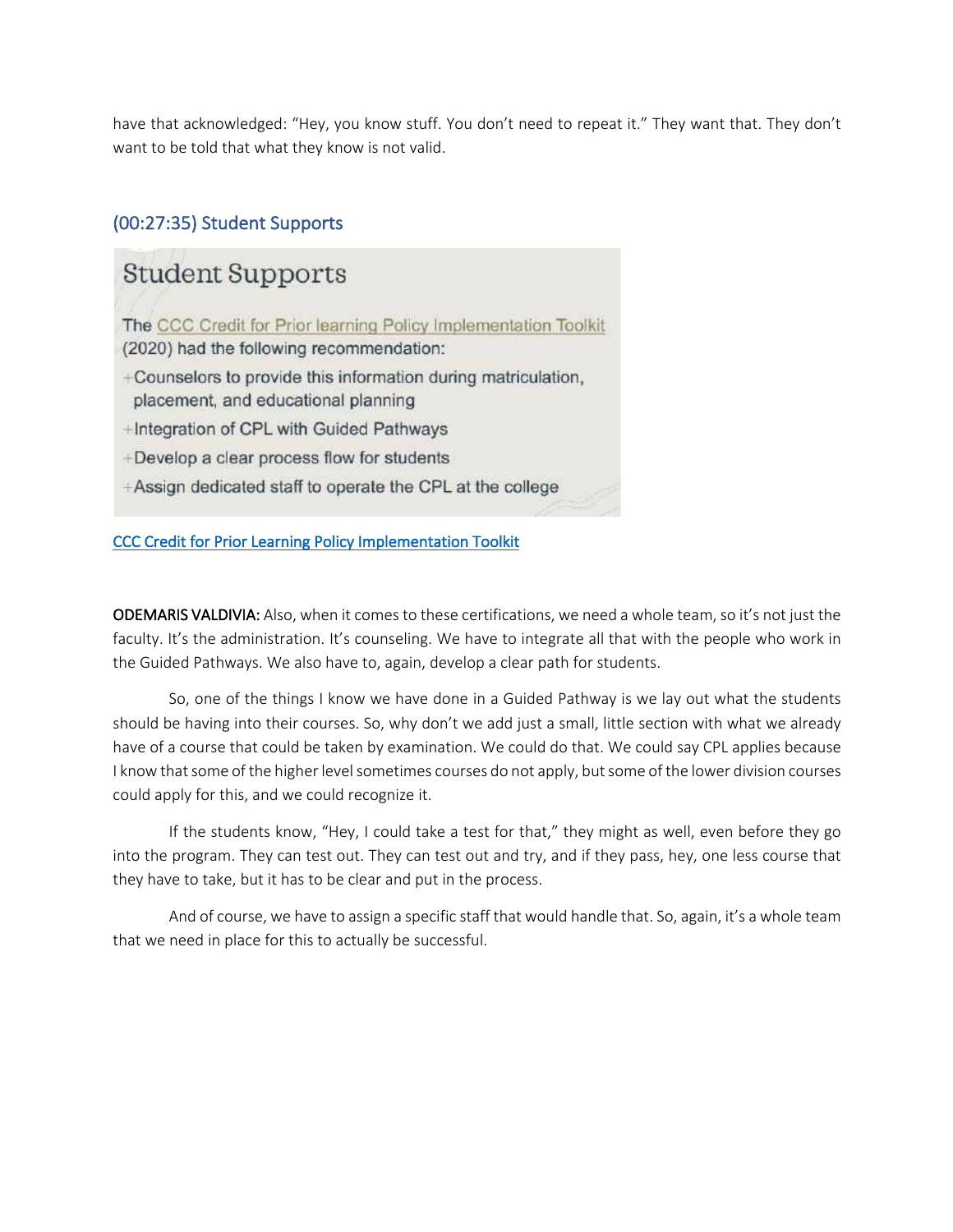#### (00:29:14) Professional Development

### Professional Development The CCC Credit for Prior learning Policy Implementation Toolkit (2020) had the following recommendation: +Training and webinars for faculty and staff Work with your local Academic Senate representatives +Involve all the college stakeholders in this process and make them aware of their responsibilities (admissions, counselors, faculty, and so forth.) Seek for other resources outside the college (Council on Adult and Experimental Learning and the American Council on Education  $(ACE)$ .

#### CCC Credit for Prior Learning Policy Implementation Toolkit

ODEMARIS VALDIVIA: And of course, the college has to be willing to handle that whole professional development, where we have webinars like this for faculty and staff where we train people. Also, we need to be working with the Academic Senate, our representative, because they have some decision making in the process. We also have to have, again, training for admissions, counselors, faculty, and everybody who is involved into the program, and some of the resources that are outside the college that will support us, like the American Council on Education and the Council on Adult and Experimental Learning, because they will help us with those transcripts that sometimes we might not be able to pass it through.

### (00:30:12) Wrap-Up

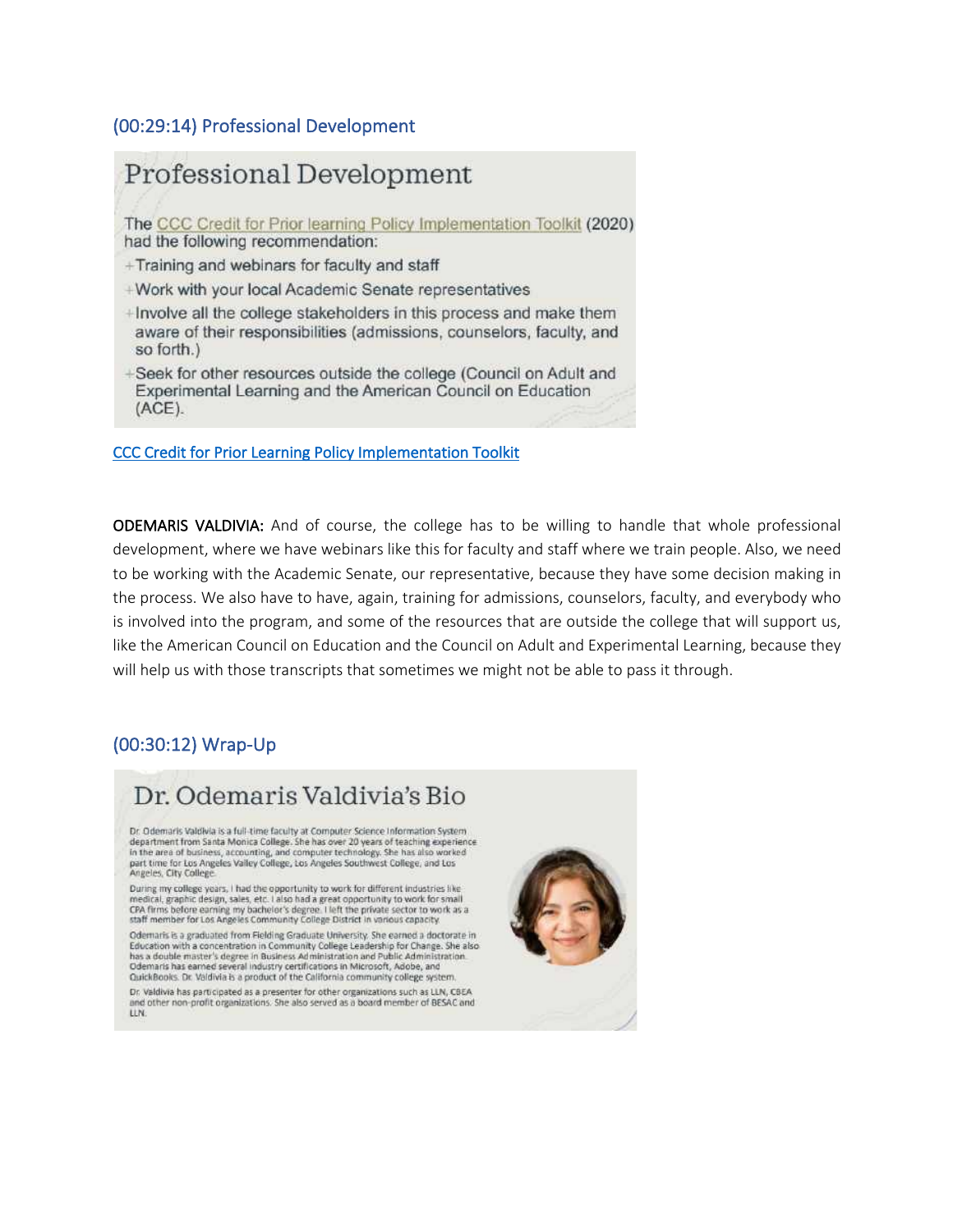

ODEMARIS VALDIVIA: So, at this point, I'm going to stop my share because we got to the end. And yes, this is me, and this is Jackie, so you can read our bios. And then at the end, you do have some of the references to the same links, and they will be available for anybody who needs them, for you to use them for information. So, I'm going to stop sharing, and the floor is yours.

STEVE WRIGHT: Wow. That was a lot! It is amazing how complicated this can be, but you seem to have simplified it somewhat, and now Jackie is going to show us how incredibly simple it is.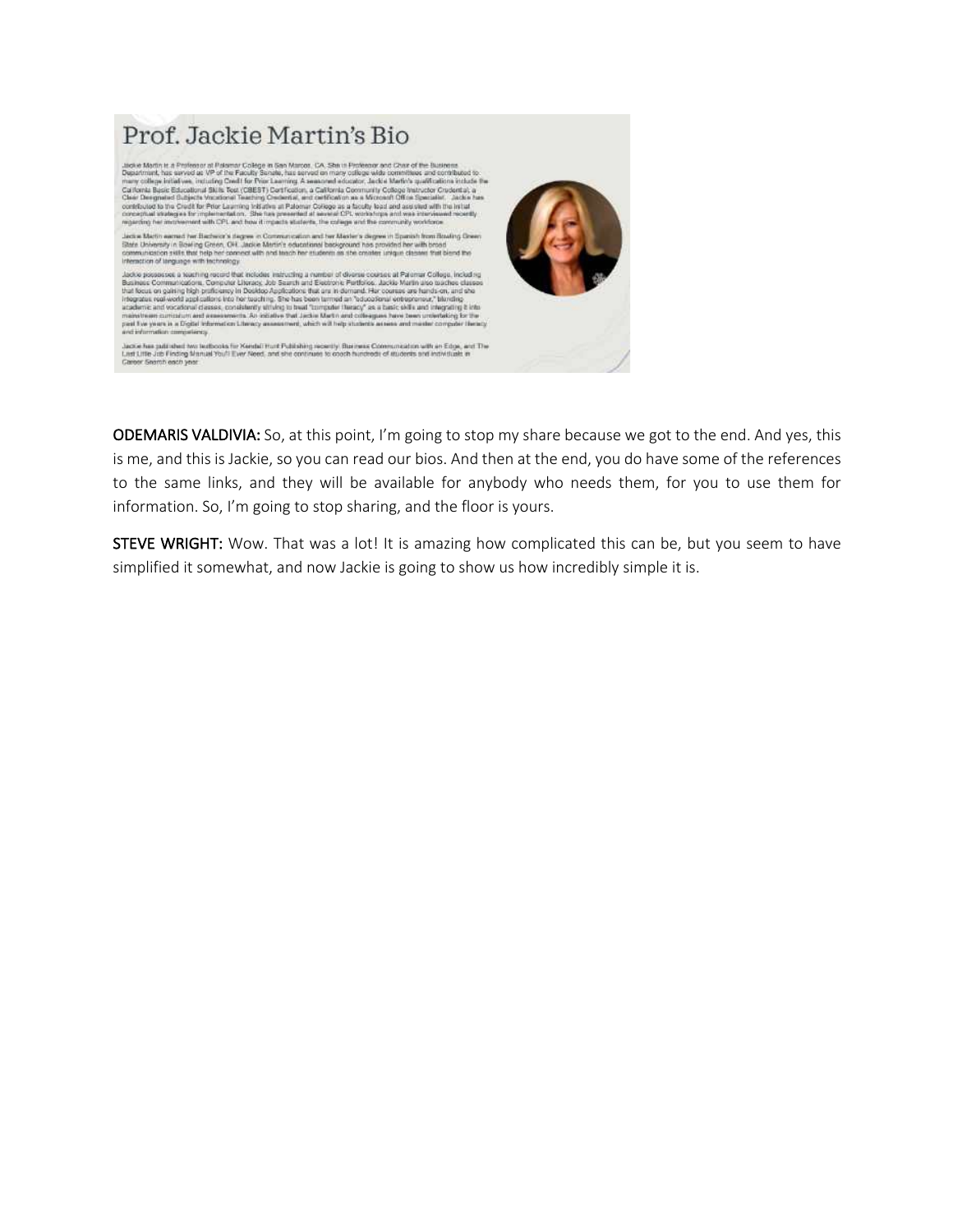### (00:30:50) Getting Started with Credit for Prior Learning

JACKIE MARTIN: So, Chantee and Odemaris did a really good job of giving us the conceptual overview of credit for prior learning, so what I'd like to focus on is the actual implementation of CPL, and the example that I'm using is Palomar. So, I'm going to start with my files, only because sometimes when you go to the website… I'll take you to the website in a moment, at Palomar, but I'm going to give you a process. You might want to take notes.

I've done a few of these workshops now, and there's a lot of information related to credit for prior learning, but I want to give you just a few bullet points of how to get started at your college with credit for prior learning.

#### (00:31:39) Getting in Touch with the Right People

JACKIE MARTIN: First of all, you need to talk to the right people. Who are the right people? You can determine who that is at your college. However, I can tell you what worked at Palomar. At the time, I was the VP of the Senate, so I got the Senate involved. I asked for release time from the Senate. We didn't have enough, but they were willing to do it.

I talked to the President of the college because I met with him every week, just on a regular basis as part of the Senate, and he said, "Yes, absolutely."

I said, "In order for this to work, I think we need release time." Ask for release time. You need a coordinator. You can't have a faculty member or even two faculty members, in my opinion, do this successfully. There's a lot of work involved.

You have to institutionalize it. We knew that would be important. How did we do that? We made credit for prior learning report to the faculty Senate, so we have a reporting relationship. We now have a committee—Credit for Prior Learning Committee. We have a Credit for Prior Learning Coordinator. I'm going to show you her information in a moment. And that's how we started.

Then I love workgroups. We had a three-person workgroup—myself, Candace Rose, and Ben Mudgett—who had the initial conversations about how to implement and really institutionalize this at Palomar.

Chantee mentioned, I think, Strong Workforce and Guided Pathways. Our money actually ended up coming out of Guided Pathways, and that's where the money is coming from now to pay for Candace and also to pay for our faculty who are now working with credit for prior learning.

I'm meeting in the next few weeks with the first three students in business to give them credit for prior learning for certifications. One is QuickBooks. She's following an accounting pathway. The other one is real estate. She's taken some private classes for real estate and wants to translate that information to real estate classes in our department, so it's going to be interesting to see how it works.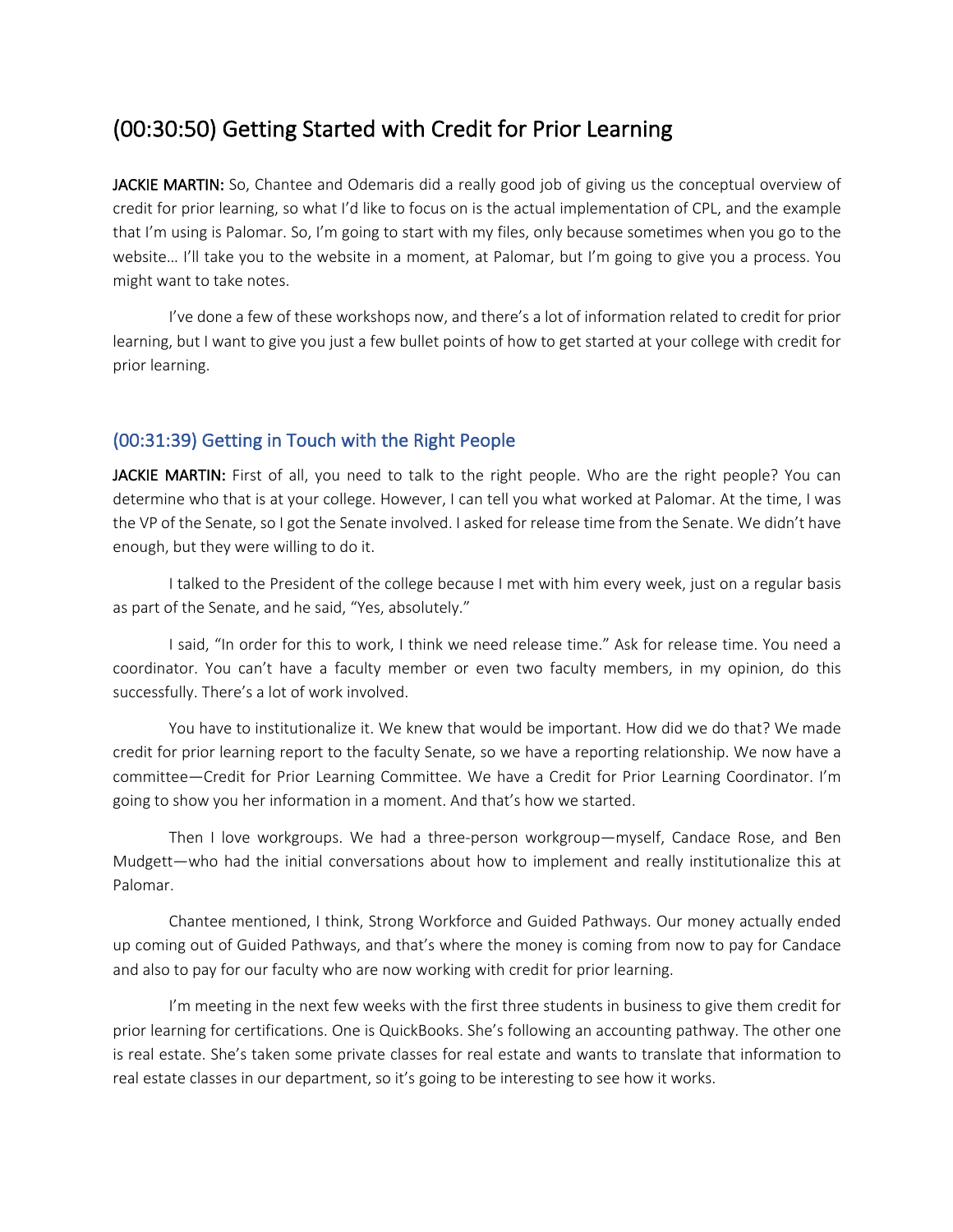### (00:33:48) Understanding Policy & Choosing Your Courses for CPL



Policy on Competency Based Education

**NEW POLICY** 

**Backnowind** 

A Council of Regional Accrediting Commissions (C-RAC) Definition of Competency Based Education

The Council of Regional Accrediting Commissions (C-RAC), of which ACCJC is a member of, adopted a Statement on Competency-Gased Education (CDE), defining if<br>"as an outcomes based approach to saming a college degree or other credential. Competencies are statements of what students can do as a result of their learning at an institution of higher education... The curriculum is structured around the specified competencies, and sabsfactory ecademic progress is expressed as the attainment or mastery of the identified competencies. Because competencies are often anchored to external expectations, such as those of employers, to pass a competency, students must game ally perform at a firm/considered to be were good or excellent."

#### B. Federally Recognized Approaches to Competency Based Education

While there is no faderal delinition for computericy based education in general, federal guidelines recognize three approaches which institutions may pursue.

- 1) Credit-based approach using credit hour or clock hour.
- 2) Direct assessment approach based on student's demonstration of competencies. in lieu of credit hours or clock hours, as a measure of student learning?
- 3) Hybrid approach which uses a combination of credit hours or clock hours and direct assessment of student learning competendes.

#### C. Title IV Funding Requirements

To be eligible for Title IV funding, competency based education programs must meet. federal requirements.

|         |                                                                          |                                                            |                     |                                                              |                                                                            |                                      |       | College Name: Palomar Community College                                              |                                                            |                                        |                                |
|---------|--------------------------------------------------------------------------|------------------------------------------------------------|---------------------|--------------------------------------------------------------|----------------------------------------------------------------------------|--------------------------------------|-------|--------------------------------------------------------------------------------------|------------------------------------------------------------|----------------------------------------|--------------------------------|
| Subject | Course<br>Number [""<br>Indicates<br>course part of<br><b>ADTMSSISTI</b> | California<br>State CJD<br>Nember.<br>https://c-<br>id net | <b>SATT</b><br>Unit | Cal Stata<br>University.<br>Course Name Value (C5U) transfer | <b>LISTEN CREATING COM</b><br>University of<br>Latifornia (UL)<br>transfer | Licam Page<br><b>ICBE-11 ICBE-G)</b> | Exam. | Credit By Credit By Joint Service<br><b>Inahoonpt</b><br>Fass iJST-F1 Portfolio [F1] | <b>ARESTEAD</b><br>noustry.<br>Cortifications<br>Licensure | International<br>Baccalaure sto<br>1H) | Advanced<br>Places ont<br>46.1 |
|         |                                                                          |                                                            |                     |                                                              |                                                                            |                                      |       |                                                                                      |                                                            |                                        |                                |
|         |                                                                          |                                                            |                     |                                                              |                                                                            |                                      |       |                                                                                      |                                                            |                                        |                                |
|         |                                                                          |                                                            |                     |                                                              |                                                                            |                                      |       |                                                                                      |                                                            |                                        |                                |
|         |                                                                          |                                                            |                     |                                                              |                                                                            |                                      |       |                                                                                      |                                                            |                                        |                                |
|         |                                                                          |                                                            |                     |                                                              |                                                                            |                                      |       |                                                                                      |                                                            |                                        |                                |
|         |                                                                          |                                                            |                     |                                                              |                                                                            |                                      |       |                                                                                      |                                                            |                                        |                                |
|         |                                                                          |                                                            |                     |                                                              |                                                                            |                                      |       |                                                                                      |                                                            |                                        |                                |

JACKIE MARTIN: So, the first thing you want to do is make sure you understand the policy, make sure you're doing everything wrong! Right and not wrong… You don't want to break the law, right? Ed code. And then you want to sit down and think about, within your department, what courses do you want to have count for credit for prior learning?

We came up with this spreadsheet, and we created a template for all colleges. You can grab our stuff—feel free to use it! We used it as a starting point. We came up with this at Palomar College, and then I went to the state, to the credit for prior learning workshop at the state level, and then I started working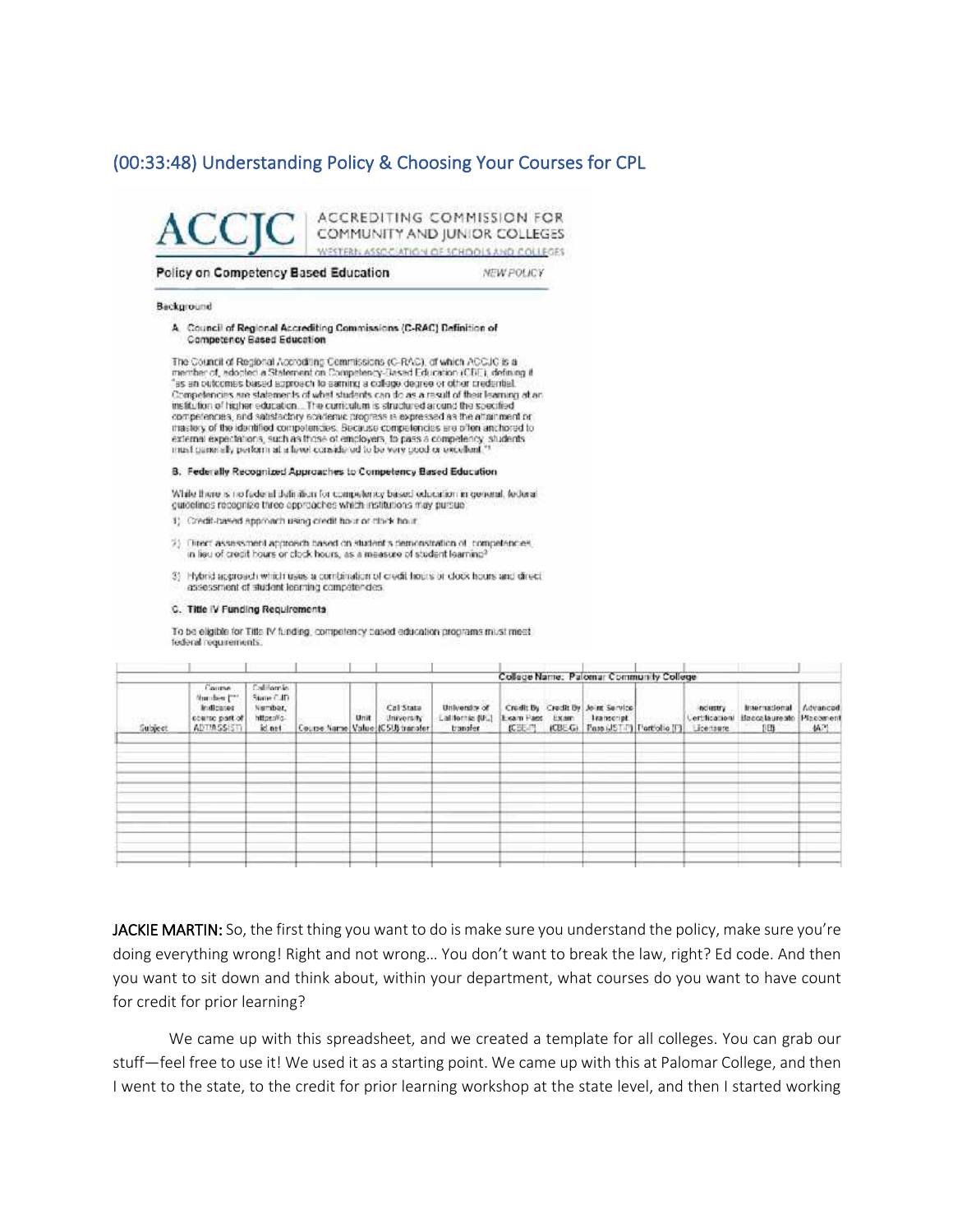with a few faculty from across the state. We just met three or four times and talked a lot about this template, and you can use this as a starting point. So, let me start right here.

So, what are the methods that we can use to grant credit for prior learning? Probably the one that most faculty (or, I would say, faculty who have been around for a while) would recognize is credit by exam. We've had that a Palomar College for a long time, but I can tell you that the younger faculty don't really recognize that.

But that's essentially a process whereby the student says, "OK, I'd like to challenge this class." A faculty member gives them an exam, and they can take the exam, and they pass or they don't pass, and then that grade is transcripted. Students can do a credit-by-exam pass, or they can do a credit by exam for grade. We recommended at our college that mostly we want to do credit by exam for a grade so that that course will articulate with other colleges if they decide to transfer somewhere down the line.

Joint service transcript relates to folks who have military experience. About 17% of our students at Palomar College are veterans, so this is a very strong avenue for our veterans, and we have a counselor who is dedicated to this, by the way, at Palomar, and you'll see this on the information page when we get to the website.

Another way in which we can demonstrate proficiency is via a portfolio. You can determine what kind of portfolio you're going to use. We're going to show you examples, and you can use our rubric as a starting point as well, because we have a rubric for portfolio examinations.

This will cross the gamut of career tech ed classes. It could be someone taking a video of themselves doing some work, like maybe auto mechanics or air conditioning/heating/refrigeration or an art class or ceramics class or graphic design. We get a lot of people who come in from graphic design. Or they could use Portfolium.com and put anything—any class projects, any former work experience. They can continue to build that portfolio, and I'll show you Portfolium.com in a moment, too. But that's another avenue.

Industry certification licensure—we're all familiar with that in CTE. There are so many, right? There's QuickBooks. There's real estate exams. There's all the IC3 and Certaport exams and supply chain management and logistics, and I think bookkeeping just came out with an industry certification exam. Business communications, which is my favorite class to teach, just came out with an industry exam, so there's a lot of potential here.

And then these have been around for a while—the International Baccalaureate, so if a student comes to campus with that. Advanced placement—their counselor is going to know. And the CLEP, but this is all counseling, right? So, that's going to happen in counseling, so counseling is a huge element of this as well.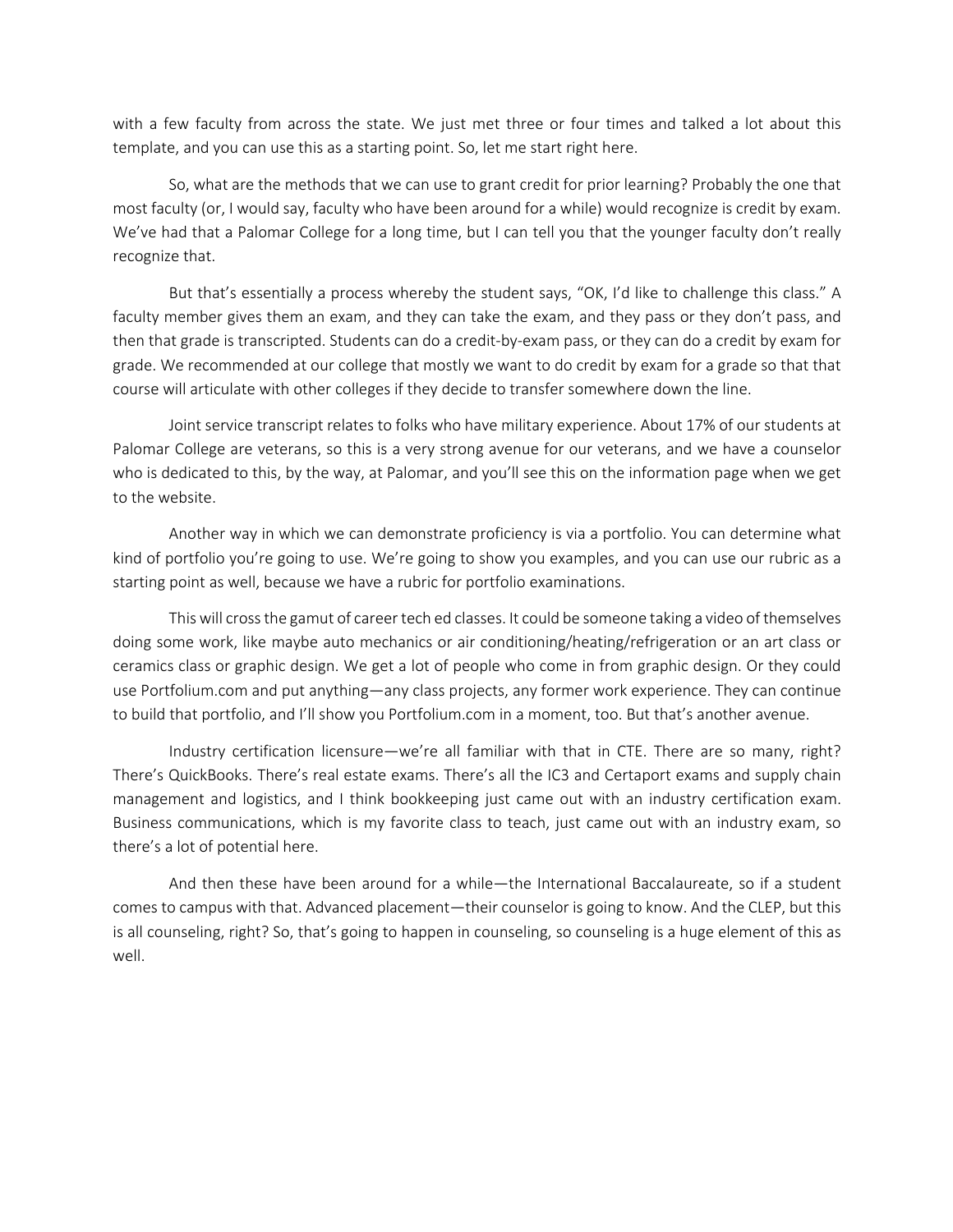|                   |                                                                   |                                                  | College Name: Palomar Community College       |                                              |                                    |                                              |               |                       |                                                               |                        |                                                  |
|-------------------|-------------------------------------------------------------------|--------------------------------------------------|-----------------------------------------------|----------------------------------------------|------------------------------------|----------------------------------------------|---------------|-----------------------|---------------------------------------------------------------|------------------------|--------------------------------------------------|
|                   |                                                                   | <b>CPL Assessment Method</b>                     |                                               |                                              |                                    |                                              |               |                       |                                                               |                        |                                                  |
| Sebject           | Course<br>Number en<br>indicable<br>course part of<br>ALTA SSIST) | Cal Stole<br><b>Heavensity</b><br>[CSU] transfer | this eraity of<br>California (EE)<br>traculer | Decit By<br><b>Exam Pass</b><br><b>CBEPS</b> | Credit By<br>Long Grade<br>(CDE-G) | Joint Service<br>Transcript Pass:<br>(357.9) | Portfolio (P) | Industry<br>Licensure | wiemational.<br>Certification: Baccalaurease Placement<br>051 | Advanced<br><b>MPI</b> | College Level<br>Exam<br>Program<br><b>CLEPS</b> |
| ACCT              | 101                                                               |                                                  |                                               | X                                            |                                    | Ï                                            |               |                       |                                                               |                        |                                                  |
| ACCT              | $+04$                                                             |                                                  |                                               | x                                            |                                    | r                                            |               |                       |                                                               |                        |                                                  |
| ACCT              | 105                                                               |                                                  |                                               | ¥                                            |                                    | x                                            |               |                       |                                                               |                        |                                                  |
| ACCT              | 107                                                               |                                                  |                                               | ¥.                                           |                                    | <b>Links</b><br>¥.                           |               |                       |                                                               |                        |                                                  |
| ACCT              | 110                                                               |                                                  |                                               | x                                            |                                    | Ï                                            |               | $\lambda$             |                                                               |                        |                                                  |
| ACCT.             | $\mathbf{t}$                                                      |                                                  |                                               | ¥                                            |                                    | ¥.                                           |               |                       |                                                               |                        |                                                  |
| ACCT              | $201***$                                                          |                                                  |                                               |                                              |                                    |                                              |               |                       |                                                               |                        |                                                  |
| ACCI              | 202 <sup>ma</sup>                                                 |                                                  |                                               |                                              |                                    |                                              |               |                       |                                                               |                        |                                                  |
| <b>BMUT</b>       | 101                                                               |                                                  |                                               | X.                                           |                                    | ă.                                           |               |                       |                                                               |                        |                                                  |
| <b>BIMG!</b>      | 105                                                               |                                                  |                                               | ă                                            |                                    | ×                                            |               |                       |                                                               |                        |                                                  |
| Star <sup>2</sup> | 152                                                               |                                                  |                                               | R                                            |                                    | ä                                            |               | X                     |                                                               |                        |                                                  |
| 3US               | 100mm                                                             |                                                  |                                               |                                              |                                    |                                              |               |                       |                                                               |                        |                                                  |
| aus.              | $104^{3+4}$                                                       |                                                  |                                               |                                              |                                    |                                              |               |                       |                                                               |                        |                                                  |
| 308               | 110                                                               |                                                  |                                               | X.                                           |                                    | 面                                            |               |                       |                                                               |                        |                                                  |
| <b>DUG</b>        | $117**$                                                           |                                                  |                                               |                                              |                                    |                                              |               |                       |                                                               |                        |                                                  |
| 305               | 125                                                               |                                                  |                                               | ĸ                                            |                                    | X.                                           |               |                       |                                                               |                        |                                                  |
| 用田                | 120                                                               |                                                  |                                               | x                                            |                                    | x                                            |               | $\mathbf{y}$          |                                                               |                        |                                                  |
| 10.03             | YOR                                                               |                                                  |                                               | x                                            |                                    | Ä                                            |               | x                     |                                                               |                        |                                                  |
| 305               | 136                                                               |                                                  |                                               | X)                                           |                                    | ż                                            |               |                       |                                                               |                        |                                                  |
| 5US               | 190                                                               |                                                  |                                               | ž                                            |                                    | r                                            | x             |                       |                                                               |                        |                                                  |
| 911%              | 152                                                               |                                                  |                                               | Ľ                                            |                                    |                                              | ×             |                       |                                                               |                        |                                                  |
| 用语                | 快                                                                 |                                                  |                                               | X                                            |                                    | 医生                                           | ×             |                       |                                                               |                        |                                                  |
| <b>GUS</b>        | 157                                                               |                                                  |                                               | ÿ                                            |                                    | r                                            |               |                       |                                                               |                        |                                                  |
| 003               | $+04$                                                             |                                                  |                                               | X                                            |                                    | x                                            |               | x                     |                                                               |                        |                                                  |
| 315               | 186                                                               |                                                  |                                               | ¥                                            |                                    | Ŧ                                            |               | x                     |                                                               |                        |                                                  |
| <b>FILE</b>       | 170                                                               |                                                  |                                               | ×                                            |                                    | r                                            |               | $\mathbf{x}$          |                                                               |                        |                                                  |
| 150%              | $-124$                                                            |                                                  |                                               | v                                            |                                    | M.                                           |               | N                     |                                                               |                        |                                                  |

### (00:38:00) Example at Palomar College

JACKIE MARTIN: All right, so what does this template look like if it's all filled out? At Palomar College, this is what it looks like. So, here are all of our courses at Palomar College. Here's the course number. CSU and UC, by the way, are still developing their policies on whether or not they are going to accept credit for prior learning for courses that would be articulated, and for transfer, and it's looking positive.

But here is what you can do already, so we've highlighted the CPL assessment method, and then just check, check, check! For these courses, we as a faculty in our department have determined that these are the methods by which we will accept credit for prior learning as an assessment. It's all on the website. I'll show you in a moment. Any questions?

STEVE WRIGHT: So, do the students have access to this information? Or is this through a counselor they ask?

JACKIE MARTIN: Students will have access to all of this. It's all on the website. You'll see that in a moment. And we have just about… This is, I think, a really exciting piece. We conceptualized this all a year and a half ago that to implement this, we needed to have a process that would follow them from the beginning of the process from applying for credit for prior learning to the very end, to transcripting it on their transcript, and I'll show you that in a moment.

And students can see all of that, and they're brought into the process from the very beginning. They're meeting with me as the chair. They're meeting with the counselor, who is dedicated to credit for prior learning. And they're meeting with Candace. Their very first meeting is with the coordinator for CPL,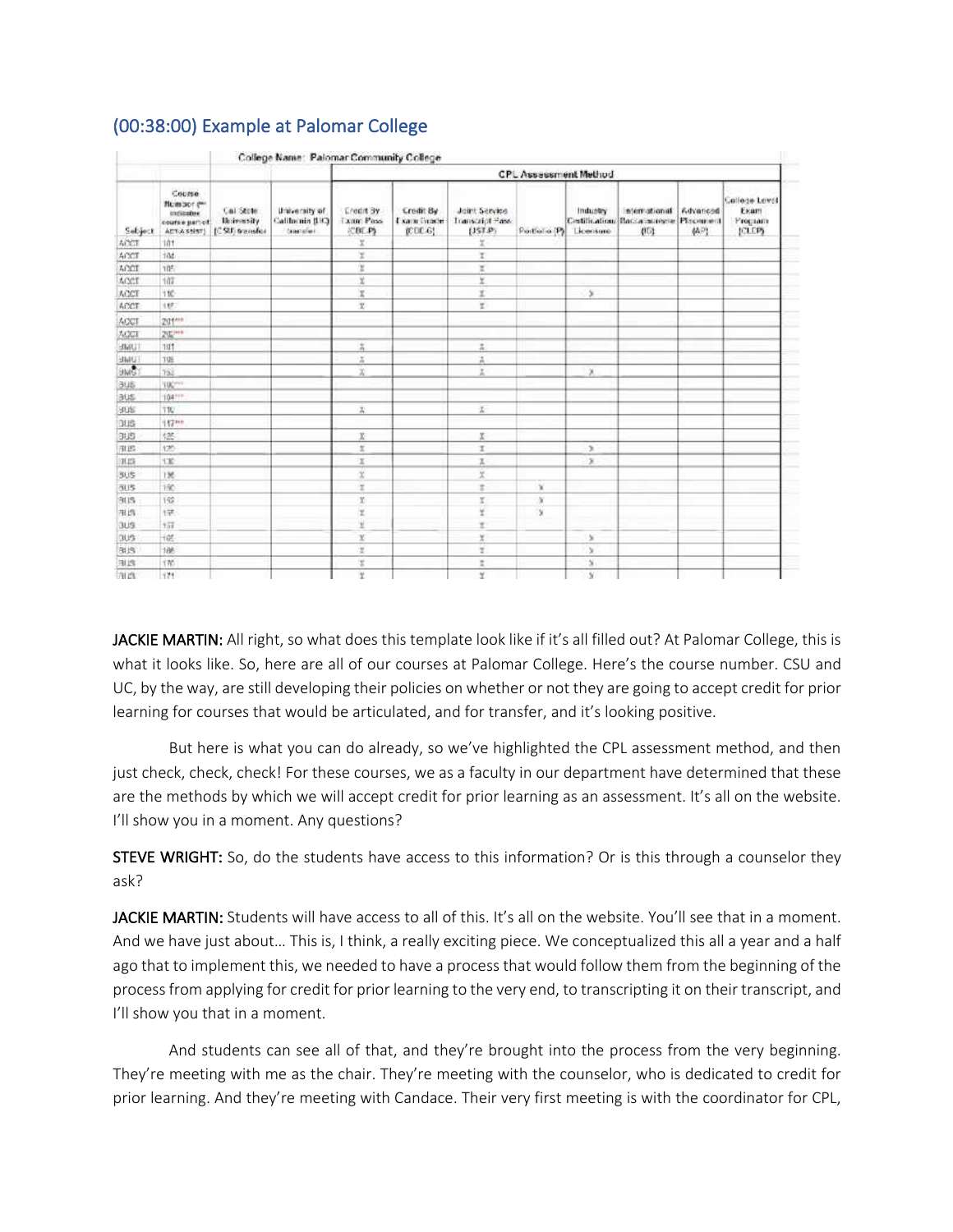the counselor for CPL, and the chair relevant to the courses they're applying for. Does that answer the question?

STEVE WRIGHT: Yeah, and I don't want to belabor the issue, but I mean, if this goes well… I mean, if a student comes to you and they've got some very interesting certifications or things already, does it really go, "Oh, I've got these, and now that I get credit for three of them?" Is there a limit? And how fluid is it? Because right now, it sounds pretty complicated!

#### JACKIE MARTIN: Yeah.

STEVE WRIGHT: Is the student experience smooth or what?

JACKIE MARTIN: Yeah, no, no, no. It's not really that complicated. In fact, the complicated part is what I'm showing you here, is that getting it instituted at your college, like finding a coordinator and that kind of thing. But actually, meeting with the student is great! It's just like any other meeting that I'm having as a faculty member or chair. We set a meeting. I have three meetings over the next two weeks with three different students with Candace and with the counselor, and then we just start…

It really to me feels a lot like the course equivalency and substitution process as a chair that you go through. You have to reach out to your faculty to say, "Hey, take a look at this course. Here's the unofficial copy of their transcripts." We look at that, and then they bring in their evidence, and we look at that. But no, it's not that big a deal.

STEVE WRIGHT: Wow. That's great.

JACKIE MARTIN: Yeah.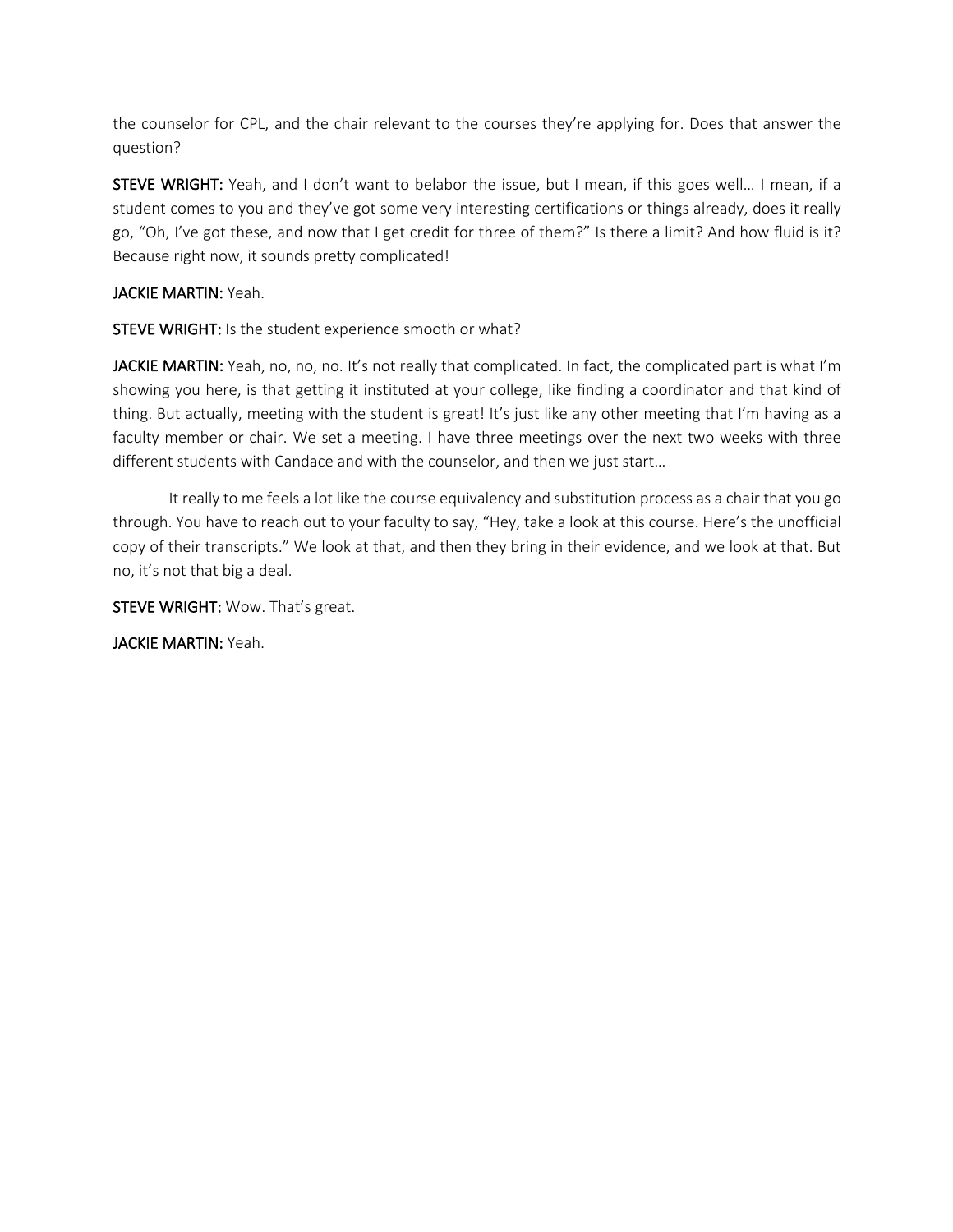## (00:41:12) Rubric

| Eategory                                                 | A. Superior                                                                                                                                                                                                                                                                                                                        | R. Good                                                                                                                                                                                                                                                                                                                                                                                                     | C.Sashkazione.                                                                                                                                                                                                                                                                                                                                                                                                                               | D. Less Hara Salisfactory                                                                                                                                                                                                                                                                                                                                                                                                                                     | E failing                                                                                                                                                                                                                                                                                                                                                                            |
|----------------------------------------------------------|------------------------------------------------------------------------------------------------------------------------------------------------------------------------------------------------------------------------------------------------------------------------------------------------------------------------------------|-------------------------------------------------------------------------------------------------------------------------------------------------------------------------------------------------------------------------------------------------------------------------------------------------------------------------------------------------------------------------------------------------------------|----------------------------------------------------------------------------------------------------------------------------------------------------------------------------------------------------------------------------------------------------------------------------------------------------------------------------------------------------------------------------------------------------------------------------------------------|---------------------------------------------------------------------------------------------------------------------------------------------------------------------------------------------------------------------------------------------------------------------------------------------------------------------------------------------------------------------------------------------------------------------------------------------------------------|--------------------------------------------------------------------------------------------------------------------------------------------------------------------------------------------------------------------------------------------------------------------------------------------------------------------------------------------------------------------------------------|
| 1. Essenine and<br>Compage<br>was seven ed.<br>learning  | The portfinin is well.<br>organized with all learning.<br>ordinaries and course.<br>objectives integrated<br>throughous. Written<br>and/or crat communication.<br>is composed at a high level<br>demonstrating critical<br>thinking with minimal<br>grammatical errorst proper<br>citations (i.e., MIA, APA,<br>Chicago] are used. | The parthsin is argumed.<br>with all learning outcomes.<br>and the majority of course<br>objectives integrated<br>throughout. Written<br>and/o' cent<br>communication is:<br>composed at a high level<br>demonstrating good<br>ontical thinking skills, but-<br>missing analysis, synthesis,<br>or evaluation with minor.<br>grammatical errors; proper<br>citations li.e., MLA, APA,<br>Chicagot are used. | The portfolio is organized<br>with all learning outcomes.<br>and at least half of the<br>course objectives integrated.<br>throughout. Written and/or<br>cital conservation is a<br>composed at a high level.<br>demonstrating some critical<br>thinking skiln, but missing<br>more than one area of<br>analysis, synthesis, ami-<br>amos riftw neithatitus<br>grammatical errors; proper<br>citations li.e., MLA, AFA.<br>Chicapot are used. | The portfolio lacks.<br>brican zation, has insufficient<br>learning multiprines.<br>integration and the majority.<br>of the course objectives are<br>to cintegrated throughout.<br>Written and/or aral<br>communication is not<br>composed at a high level and<br>lacks skills in analysis.<br>sant tests, and evaluation.<br>with some grammatical<br>arrors at an or satisfactory.<br>level and improper use of<br>citations (i.e., MLA, APA,<br>The appli- | The portfolio lived.<br>erganized with no pyldonco.<br>of feace est cottosmes and<br>objectives integrated<br>throughout. Written and/or<br>exist communication Esport-<br>eamoosed at a high level<br>and critical thinking cells in<br>analysis symbosis, and<br>evaluation are missing, with<br>major grammatical serees.<br>and no use of ellations (i.e.,<br>MLA, APA, Chicago. |
| 2. Identify,<br>dittict, and<br>anjský wsming.           | The student provided<br>bni: neltatienuppb<br>detailed descriptions of the<br>liverning experiences.<br>related to each learning<br>culicaria.<br>demonstrating mastery of<br>the knowledge and skills<br>gained from the routse.<br>outcomes and provided<br>concrete examples of their<br>explication                            | The student provided<br>documentation and<br>descriptions of the<br>learning experiences.<br>related to each learning<br>outcome<br>domonstrating mastery of<br>the knowledge and skills.<br>eatord from the course.<br>outcomes and provided<br>sound examples of their<br>aciplication                                                                                                                    | The student provided<br>satisfactory documentation<br>and descriptions of the<br>learning experiences related.<br>to the majority of this<br>learning putonmes.<br>demonstrating appusation of<br>the knowledge and skills.<br>estimatifrom the course.<br>outcomes with sufficient<br>examples of their application.                                                                                                                        | The student provided<br>inadequate documentation.<br>and descriptions of the<br>earning experiences related.<br>to the learning outcomes.<br>demonstrating limited.<br>knowledge and skills pained.<br>Form this concess carbonisms.                                                                                                                                                                                                                          | The student did not provide<br>documentation and<br>descriptions of the learning<br>experiences related to the<br>learning outcomes.<br>demonstrating no<br>knowledge and skills gained<br>hom the course outcomes.                                                                                                                                                                  |
| it. Decoribe and<br>raillier.1<br><b><i>REBITARD</i></b> | The student described in<br>detail an understanding of<br>the learning outcomes with<br>an in depth reflection of<br>how ador learning<br>experience is related to<br>each octcome and<br>provided concrete<br>cramplar.                                                                                                           | The student decembed a<br>sound onder standing of<br>the loarning outcomes and<br>reflected upon how prior.<br>levening experiences are.<br>related to the majority of<br>the aideignes, and<br>provided examples that<br>were mapped to the<br>occurred but out as                                                                                                                                         | The student described a<br>basic a wheetacaling of the<br>learning cutoemes and<br>Included minimal ration lon-<br>of print harming superiorate<br>related to the majority of<br>the outcomes and provided.<br>examples                                                                                                                                                                                                                      | The student provided<br>described the learning.<br>putcomes but provided<br>Inaduquate undarstanding of<br>the learning outcomes and<br>provided minimal reflection.<br>of other learning experience<br>related to the learning<br>buttomes and provided.<br>minimal examples.                                                                                                                                                                                | The student did not provide<br>a description and<br>understanding of the<br>laaming outcomes and did<br>suit nether typical learning.<br>experience related to the<br>eutcomes and provided no.<br>exemples                                                                                                                                                                          |

11. FLERIC and MASTERY LEVEL: Includes three essential criteria (down) for determining the level of mastery (across).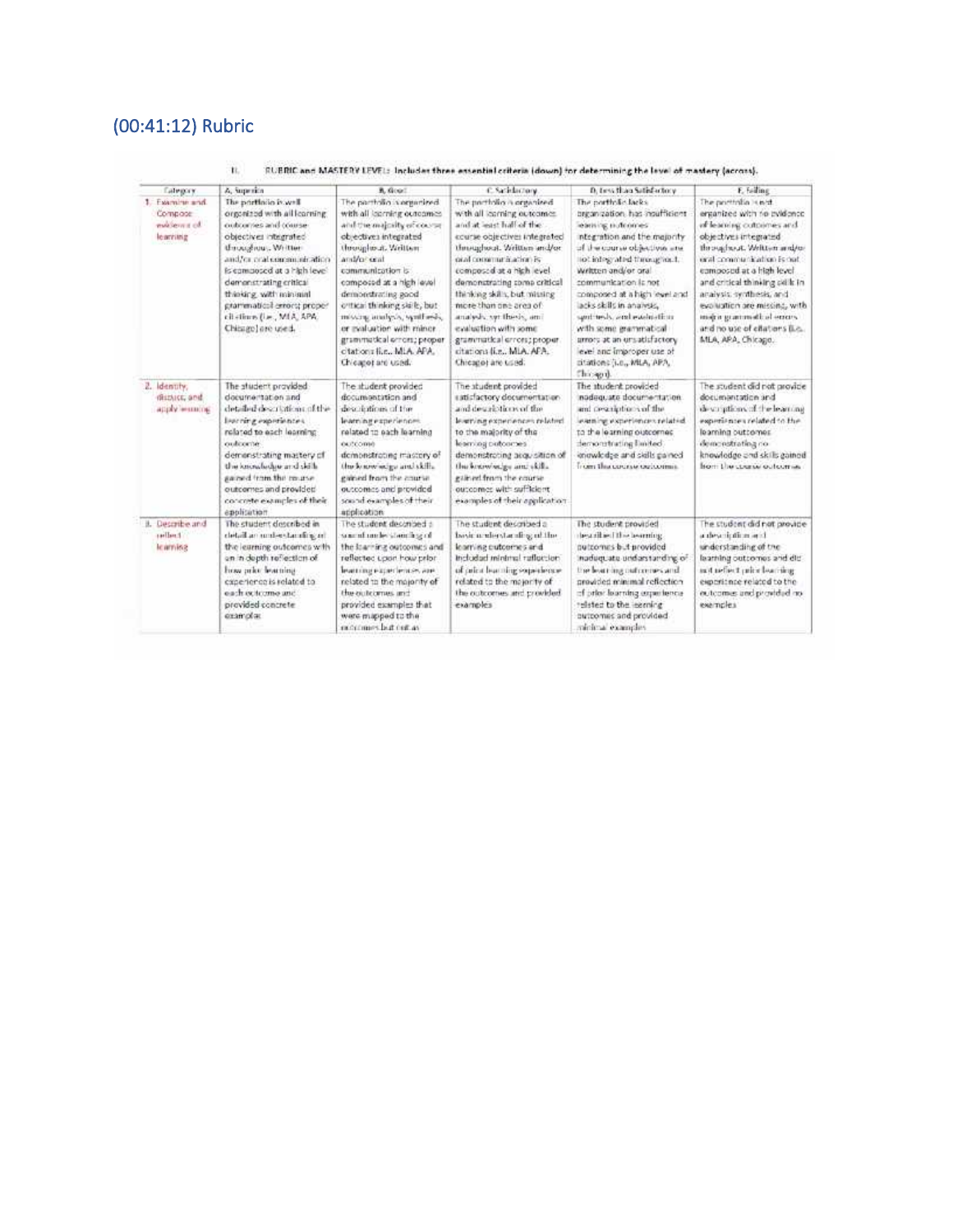

CREDIT FOR PRIOR LEARNING PORTFOLIO ASSESSMENT RUBRIC.

I. PORTFOLIO RUBRIC

| Criterian                                                | Longer Description                                                                                                                                                                                                                                                                                                                                                                                  | Maximum Points per<br>Criterion |
|----------------------------------------------------------|-----------------------------------------------------------------------------------------------------------------------------------------------------------------------------------------------------------------------------------------------------------------------------------------------------------------------------------------------------------------------------------------------------|---------------------------------|
| C-therion #1<br>Examine and compose evidence of learning | The portfolio demonstrates critical thinking, high level<br>communication skills, is well organized, coherent, and includes:<br>college level thinking, writing, and/or noetking.<br>The student integrates each of the objectives in the course outline.<br>of record throughout the portfolio and emphasizes student-learning<br>outcomes in the opening and closing statements of the portfolio. | 40 <sup>°</sup>                 |
| Citorion #2<br>Identify, discuss, and apply learning     | Artifacts, exhibits, and offier relevant documentation provide<br>evidence of learning.<br>Applied learning could be demonstrated in various ways to include.<br>but not be limited to an interview, college level MLA, APA, or<br>Chicago style report: a handy-on skills demonstration format, an-<br>rabibit or show.                                                                            | 30                              |
| Californian #5<br>Describe and reflect seaming           | The student is able to integrate into the portfolio a reflective.<br>norrative that contextualizes their learning as it celates to the field-<br>of study.                                                                                                                                                                                                                                          | 30                              |

 $\mathbf{E}(\cdot)$ RUBRIC and MASTERY LEVEL: Includes three essential criteria (down) for determining the level of mastery (across).

JACKIE MARTIN: So, this is a rubric, which you can take a look at. We've got the criterion. We just came up with three. We want to have the students examine and compose their evidence. They bring their evidence. Then we want the student to identify, discuss, apply the learning. How do they do that? They can do it through all those other methods of assessment that we showed you.

And then we actually want for the students to, in person when we get out of COVID, be able to articulate what they learned. So, the integration, the articulation, that higher level of knowledge that they understand what it is that they learned and how they can apply it. So, here's a rubric that you could, again, use as a starting point.

And then let me take you out to… I knew that was going to happen. I had the website open, and all the windows open, and it disappeared. So, let me find the proper… I'm going to show you the Palomar College website. Let me just bring it up again.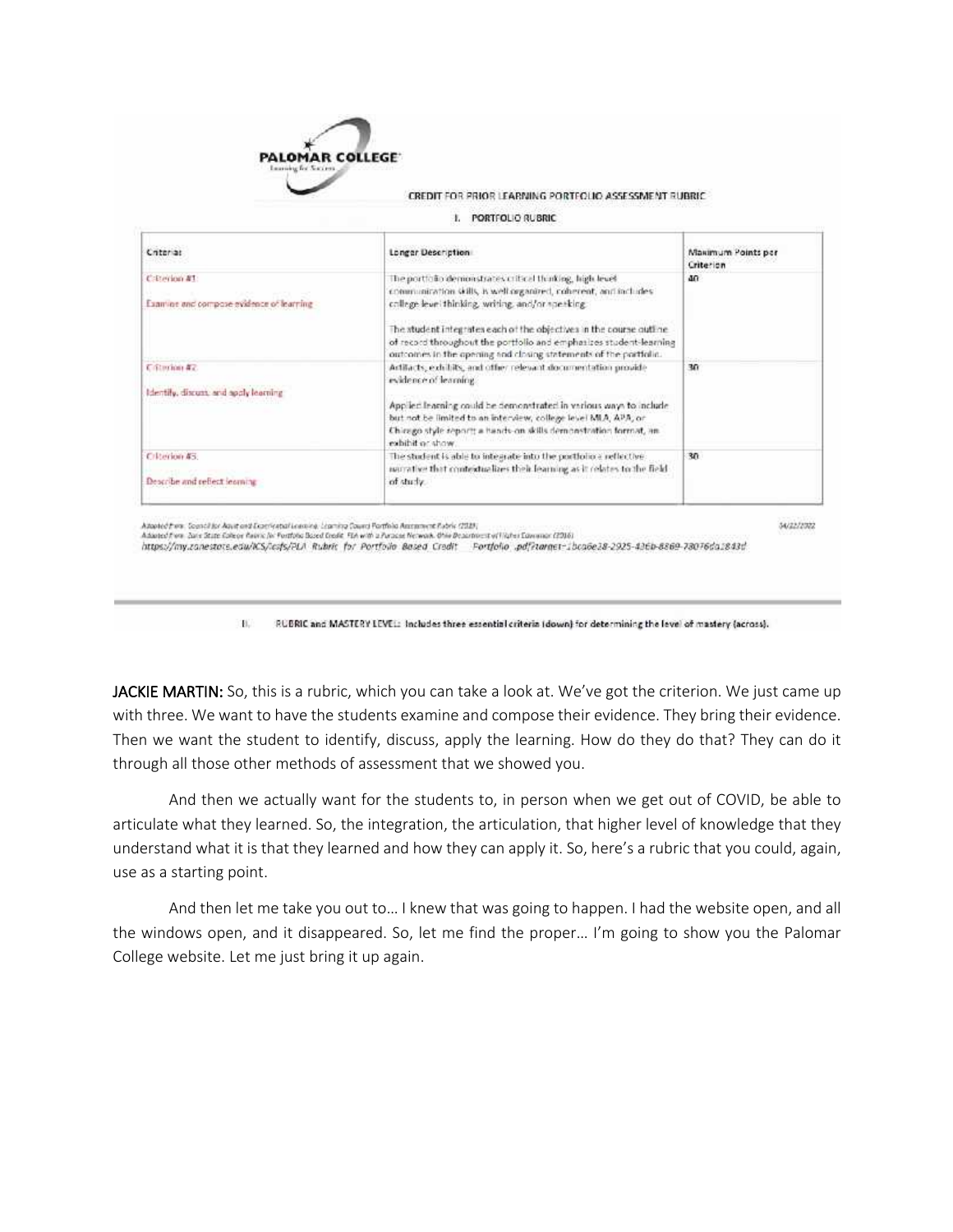#### (00:42:12) Palomar Website Demo



#### CPL Materials and Resources

JACKIE MARTIN: OK, so this is our main page. It doesn't hurt to show you how to get there anyhow. Just search for 'credit for prior learning.' It will be the second link, actually.

ODEMARIS VALDIVIA: By the way, I posted this site on the PowerPoint.

JACKIE MARTIN: OK, great. Thank you, Odemaris. So, in terms of simplicity, here's where the students reach out—preferred email address, phone number, how can we help you, what are you interested in. It's that easy. This, believe it or not, is the beginning of the automated survey that's dynamic that follows them through the whole process.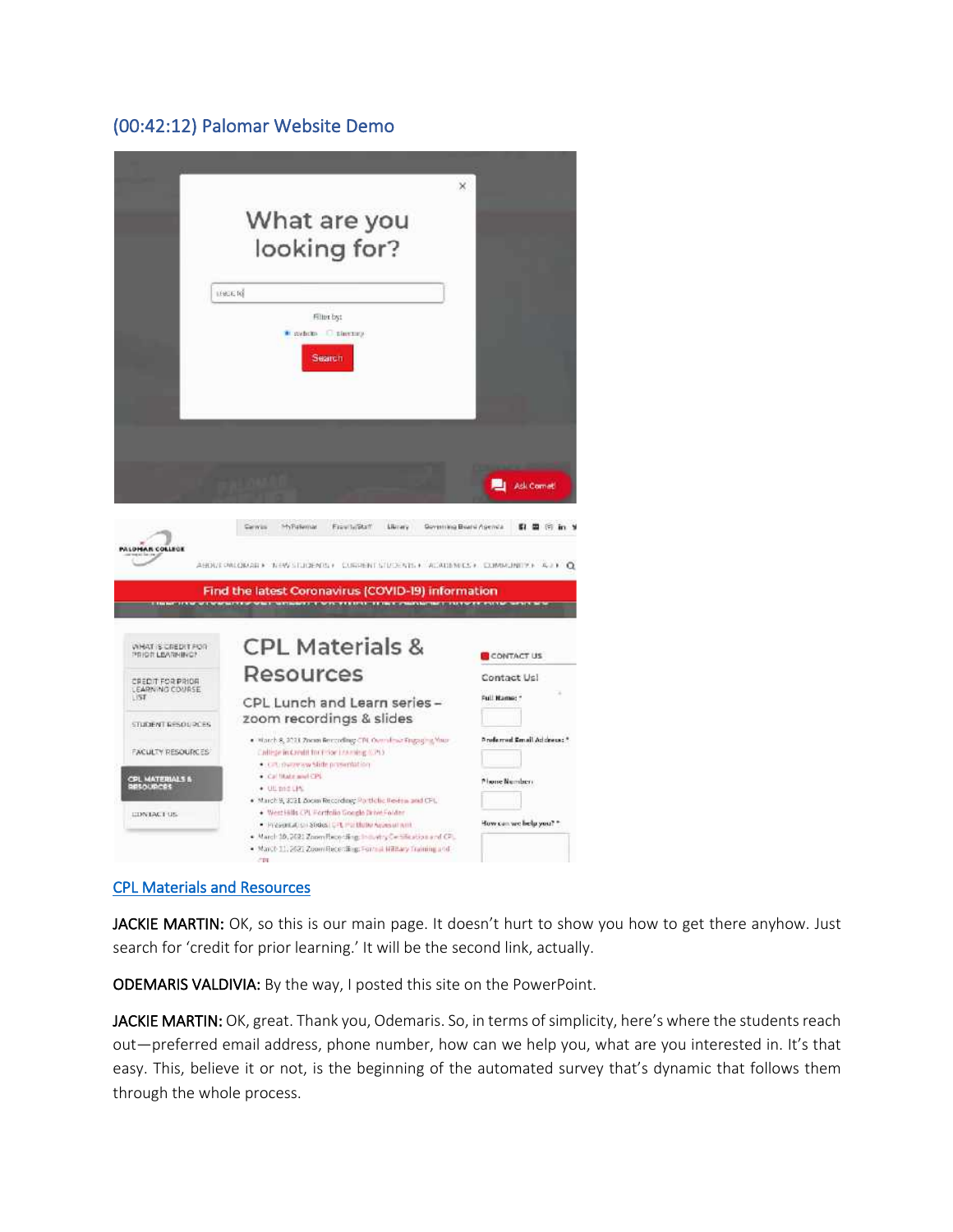So, CPL Materials and Courses, what I was just showing you, everything that you need to find is right here, and the things that I pulled out to simplify it for you are the important things. This template, we just looked at the template… The rubric… You know, feel free to grab this information, use it at your college, these two links, and then a portfolio review as an example of a portfolio… We've got a step-by-step guide on how to do that, and there's all kinds of examples. There's another site called Portfolium.com, and Odemaris has placed that in the PowerPoint as well.

So, once the student fills out that form on the right, they can also look at this: *What is Credit for Prior Learning?* I think Chantee and Odemaris did a great job of presenting that, but then the credit for prior learning course list…

|                             | MyPalomar<br>Faculty/Staff<br>Canvas                                             | Governing Board Agenda<br>Library.                                                                  |
|-----------------------------|----------------------------------------------------------------------------------|-----------------------------------------------------------------------------------------------------|
| <b>PALOMAR COLLEGE</b>      | ABOUT PALOMAR > NEW STUDENTS >                                                   | CURRENT STUDENTS » ACADEMICS » COMMUNITY »<br>$A - Z$ $A - Q$                                       |
|                             | Find the latest Coronavirus (COVID-19) information                               |                                                                                                     |
|                             | For more information and CPL next steps, contact Tina Bariolong in Counseling at |                                                                                                     |
| <b>Class All</b>            |                                                                                  | charlolong@palemar.edu or at (760) 744-1150 x 3415 to set up a "CPI, counseling appointment."       |
|                             |                                                                                  | You can also email Candace Rose, Interim CPL Coordinator, at coltispalomanedu for more information. |
| DECREE /                    |                                                                                  | Also, check out the Palomar Pathways Mapper - a useful tool to review certificate and degree maps.  |
| CERTIFICATION               | Sort by                                                                          | ٠                                                                                                   |
| Please Choose One           | 1235                                                                             |                                                                                                     |
|                             |                                                                                  |                                                                                                     |
| <b>ASSESSMENT</b><br>METHOD | <b>ACCT 101: Bookkeeping</b>                                                     | <b>ACCT 104: Accounting</b><br><b>Spreadsheet Concepts</b>                                          |
| C Credit by Exam (116)      | ASSESSMENT METHODS                                                               |                                                                                                     |
| Industry Certification (62) |                                                                                  | ASSESSMENT METHODS                                                                                  |
| C Military Transcript (53)  | Credit by Exam<br>Military Transcript                                            | Credit by Exam                                                                                      |
| O Portfolio (35)            |                                                                                  | <b>Military Transcript</b>                                                                          |
|                             | DEGREES / CERTIFICATES                                                           |                                                                                                     |
| <b>DALOLIAN</b>             | Administrative Assistant - A.S.                                                  | DECREES / CERTIFICATES                                                                              |

So, that course list that you saw on business has been replicated throughout most of our departments on campus, so the students can go here, and they can say, "OK, what degree or certificate or program are you looking at?" and here they all are. So, these are all of our degrees and programs that are participating. Most of them are participating already in credit for prior learning.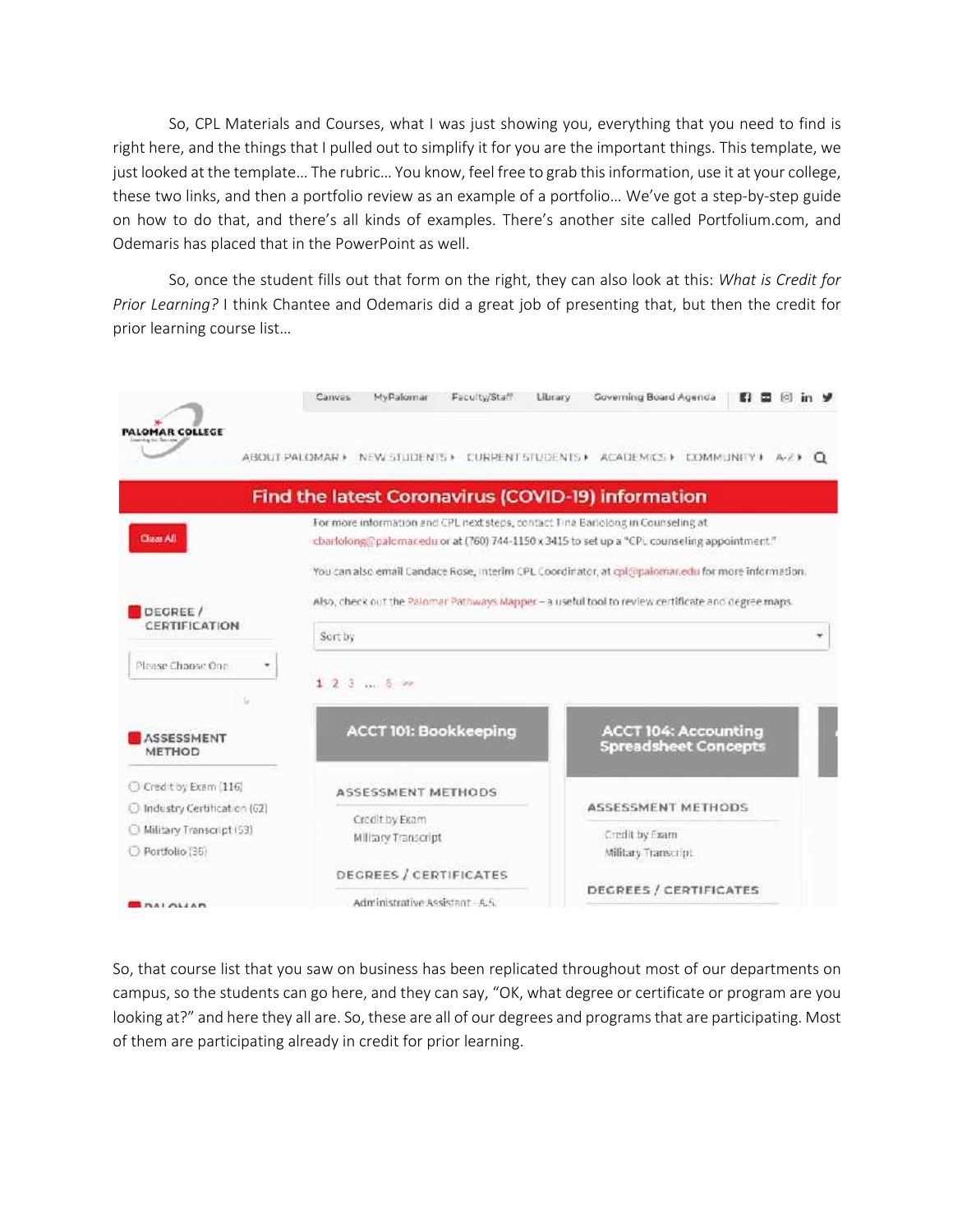

So, we're going to take a look at… I think I picked Accounting. Sure. And then see how it's populating now the courses. And then, again, pulled from that spreadsheet… We used that spreadsheet example, the template, for every department on campus, gave that information to Candace. She worked with the programmers on our campus at no additional cost, and they programmed all of this.

So, when the student clicks on Accounting, they see, "Oh, wow, look at all these classes that I can apply for in Accounting to use credit for prior learning," and then these are the methods by which we can grant credit for prior learning that also came from that template.

And that's why I showed you that Excel spreadsheet as your starting point. That's your template. That's your starting point.

CHANTEE GUINEY: Jackie, if I could just quickly ask you… You mentioned the Excel spreadsheet. There was a question in the chat regarding to the far left of that Excel spreadsheet was a column for the courses.

#### JACKIE MARTIN: Yes.

CHANTEE GUINEY: With three red asterisk symbols. Can you speak to what exactly those…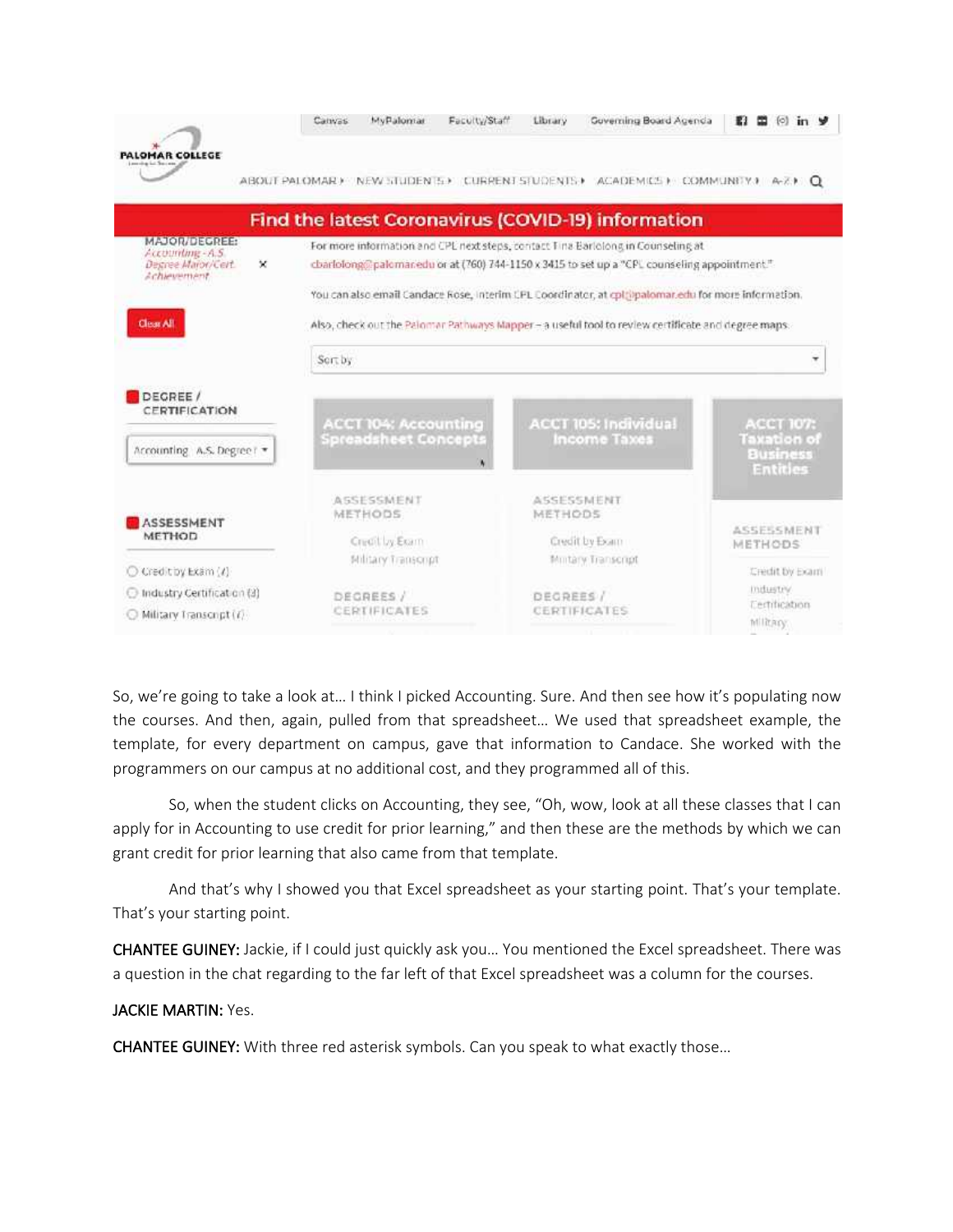JACKIE MARTIN: Oh, yes. So, the three red asterisks, I just mark those as… They're transfer courses. They're transfer courses, so the three asterisks indicate that they are transfer courses and that they have a CID identifier at CID.net.

AUDIENCE MEMBER: Great. OK, thank you.

|                                                         |                                                                  | ABOUT PALOMAR F. NEW STUDENTS F. CURRENT STUDENTS F. ACADEMICS F. COMMUNITY F. A-2 F. Q.<br>Find the latest Coronavirus (COVID-19) information |                                                          |
|---------------------------------------------------------|------------------------------------------------------------------|------------------------------------------------------------------------------------------------------------------------------------------------|----------------------------------------------------------|
| Industry Certification (3)<br>O Military Transcript (7) | Accounting A.S. Degree                                           | Accounting - A.S. Degree                                                                                                                       | Military.<br>Transcript                                  |
|                                                         | Major/Cert. Achievement                                          | Major/Cert, Achievement                                                                                                                        |                                                          |
| PALOMAR                                                 | Bookkeeping/Accounting<br>Clerk-Cert.cf<br>Proficiency           | PALOMAR PATHWAY                                                                                                                                | DEGREES /<br><b>CERTIFICATES</b>                         |
| PATHWAY/METAMAJOR<br>$\bigcirc$ Business (7)            | Business Management-<br>A.S. Degree Major/Cert.<br>Achievament   | <b>Business</b><br><b>NOTES</b>                                                                                                                | Accounting -<br>A.S. Degree<br>Major/Cert<br>Arhievement |
| DISCIPLINE                                              | International Business<br>A.S. Degree Major/Cert.<br>Achievement |                                                                                                                                                | PALOMAR<br><b>PATHWAY</b>                                |
| C Accounting (5)                                        | PALOMAR PATHWAY                                                  |                                                                                                                                                | Business.                                                |
| O Business (2)                                          | <b>Business</b>                                                  |                                                                                                                                                | <b>NOTES</b>                                             |
|                                                         | NOTES                                                            |                                                                                                                                                |                                                          |

JACKIE MARTIN: OK, so this... And of course, you can select these as the method, and it refines the results and so forth. And it also then relates to our Palomar pathway to the metamajors that we have established. We have another webpage at Palomar that describes the Palomar Pathways as part of the Pathways program, and business has seven that will relate to that. So, this is a really good link, very helpful. So, again, the major degree, the assessment method, and the Palomar Pathway or metamajor that that relates to.

STEVE WRIGHT: Excuse me, but there's a question came up already, and I see another one in the chat here. It has to do with, I guess, the ability to qualify for CID or transfer courses. That sounds like it's still kind of being determined.

JACKIE MARTIN: It is, yeah.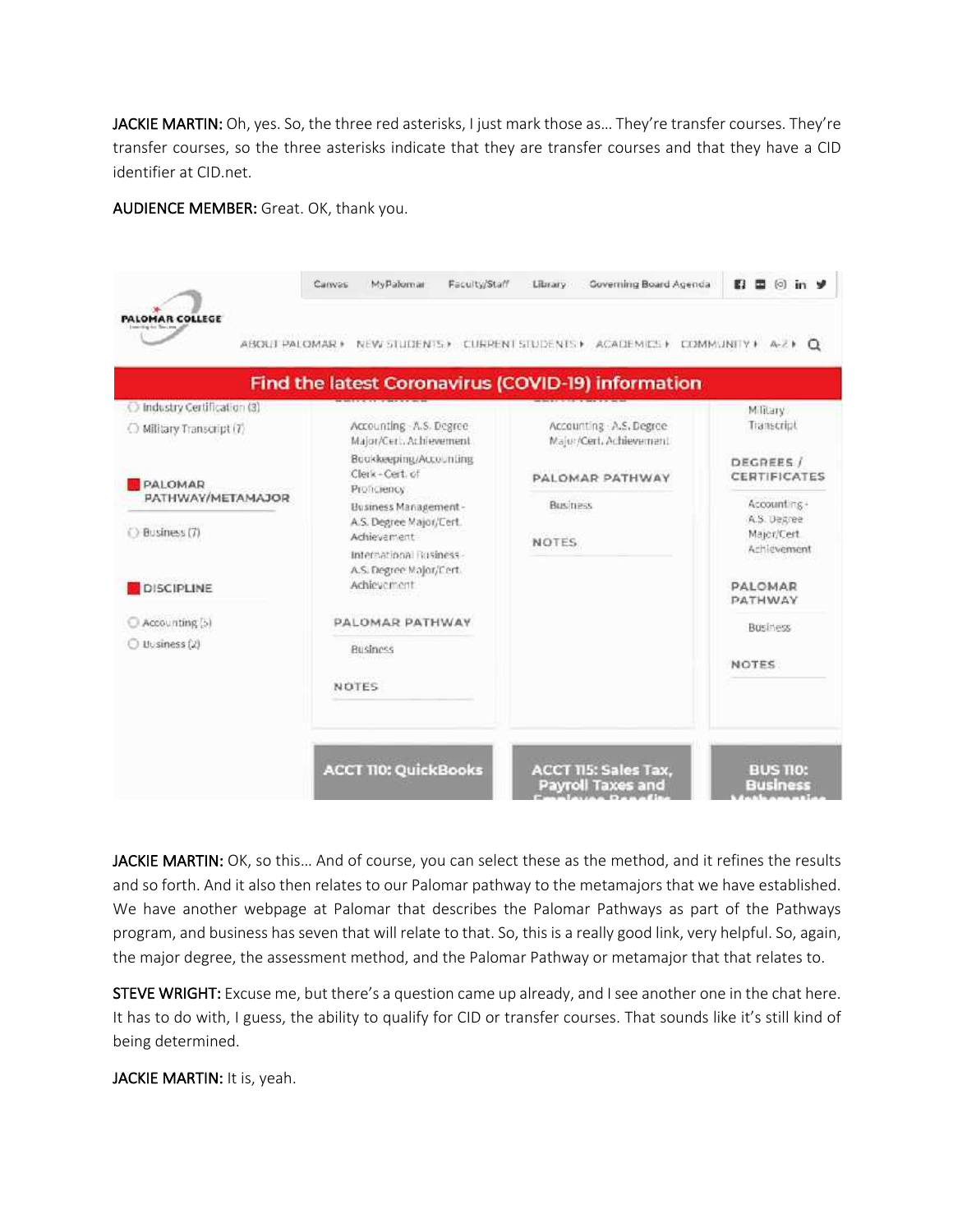STEVE WRIGHT: I would think that a student would be in some sort of jeopardy if they got credit for prior learning for one of those courses, but it wasn't approved. So, how are you handling that right now?

JACKIE MARTIN: Well, it's really being handled… So, we're referring… We're deferring to our articulation officer, and then our articulation officer is Ben Mudgett, and Ben and Candace are the two co-coordinators for credit for prior learning, so Ben is keeping us all apprised of the progress there. So, those discussions are happening at the state level, at the UC and CSU level, and then that information is being relayed to us.

STEVE WRIGHT: So, is that a transfer dialog? Or do they also have their own credit for prior learning exercise going on as well?

JACKIE MARTIN: No. That's their dialog. You establish your credit for prior learning process at the college, and then that dialog at the UC and CSU system is related to credit for prior learning for whether those courses for transfer will qualify.

**STEVE WRIGHT:** But it does occur to me that if they had a credit for prior learning model going, that could precipitate down, and we could do a similar type…

JACKIE MARTIN: Yeah, I don't think they have that going, do they Chantee, at the state level? I think that's...

STEVE WRIGHT: That's next stage, OK.

CHANTEE GUINEY: I'm sorry. I was in the chat. Can you repeat? I apologize.

JACKIE MARTIN: I don't think they have their own... I don't think they have their own credit for prior learning process or dialog going at the transfer level at the UCs and CSUs, do they?

CHANTEE GUINEY: Actually, the CSU system, we do have CSU representatives that are currently on our statewide CPL workgroup, so we are working closely with them to align policies with CPL. Also, UC, as I understand it, we're still working towards that. Our executive leadership team, our executive Chancellor and Vice Chancellor continue to work with the UC. But definitely at the CSU level, we do have representatives on our workgroup to discuss and to align policy.

JACKIE MARTIN: Right, but they're not actually developing the credit for prior learning process at that level. The credit for prior learning process is being developed at each college—is that right?

CHANTEE GUINEY: Correct, as I understand it, that's how they describe it. It's similar to ours where it's more so faculty driven, but the executive orders, yeah, yeah…

JACKIE MARTIN: Great, thank you. OK, so that's the course list, and then the student... I'll take a look at the student resources, so here's the process…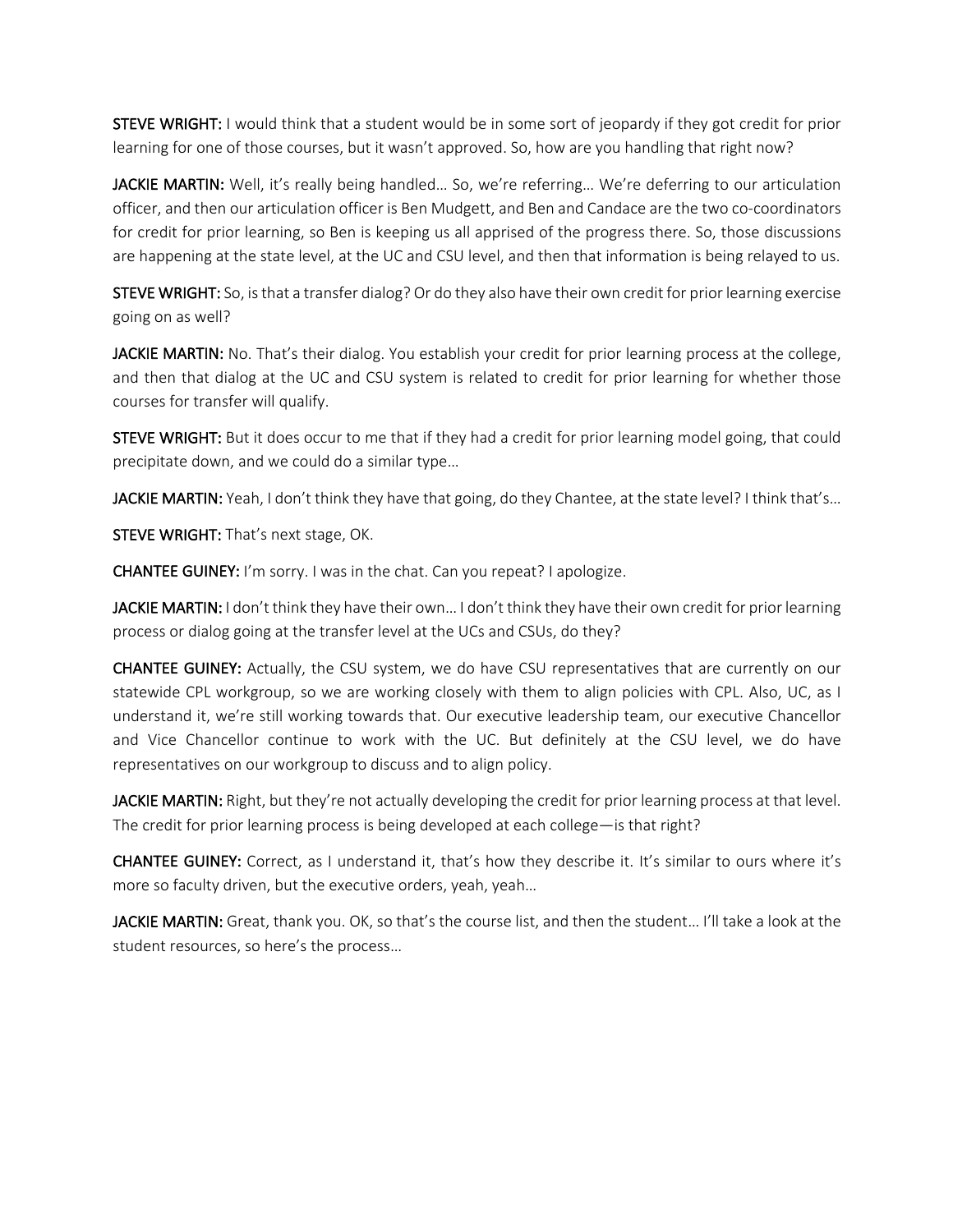

They set up an ed plan with a counselor, they go to the student resource page here, they look at the Mapper, which is where I was just showing you all of that information. This is specific to veterans because we have such a high population of veterans at Palomar, and then this kind of groups together those exams that often come from a student's high school transcript. So, those are the student resources, and then the bulk of the resources are here at the CPL Materials and Resources page.

And I did want to mention, too, that the end product is that these courses end up on the student's transcript, so they are transcripted. They become part of that. Again, just to show you how we did it at Palomar, my ADA (Academic Department Assistant)… For the department, every ADA was tasked with entering the proper code for each course across the campus that qualifies for credit for prior learning, so now when you look at anything on our catalog, it will be coded as credit for prior learning, and various areas that students interface with, they will see when a course is available for credit for prior learning, it's changed our caps. In other words, now there's a couple more slots in my QuickBooks class for students who might be in there for credit for prior learning, for example. So, it is really fully implemented at that level.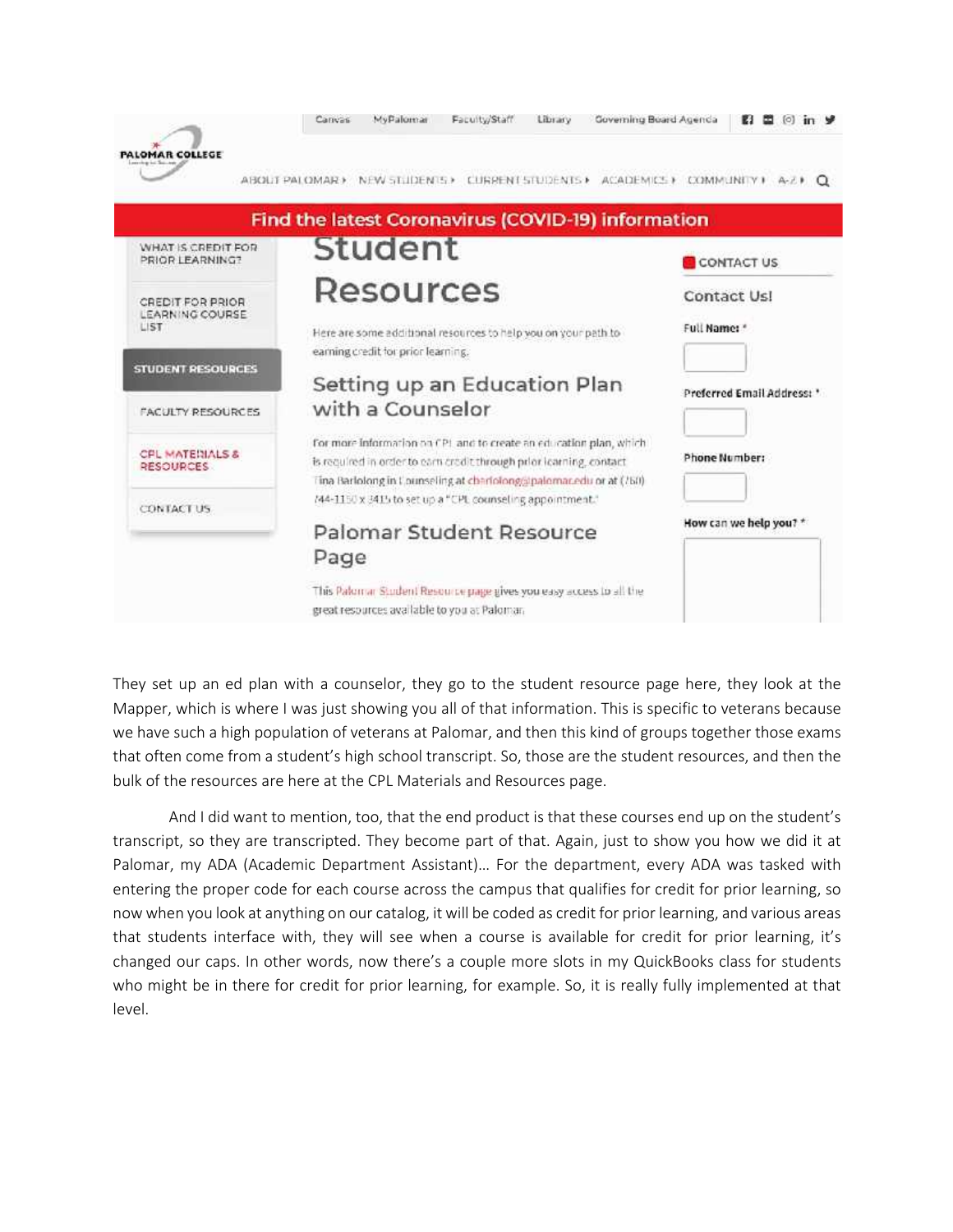#### **Transcribing Credit for Prior Learning** "If awards are for credit, transcript entries should clearly describe what learning is being recognized and should be monitored to avoid giving credit twice for the same learning." ACCIC Policy on Credit for Prior Learning, June 2020 **Salar** Be Ë ŧ **Litter** TRACK TOOK AS ÷, leggi ng. ×. AND CHINESE TO A TOLERATIONS **THING** 씝

I wanted to show you an example of what it looks like on the transcript. Tell me if you see… Here we go. CPL transcript examples… There we go. So, that's how that would show up on the transcript. OK, I don't want to give you any kind of information overload, but again, just a tremendous number of links and information here, but again, I would really highlight the transcript example, the portfolio review, the template as a starting point, and the rubric to define, again as a starting point for a portfolio, which is, I think, going to be a really common method for students to demonstrate CPL.

Faculty resources… I talked about the entire process in a video that Candace did with me about a month ago, and it just talks about credit for prior learning from the student perspective, the faculty perspective, implementing it, ideating it, institutionalizing it, and so forth, and the impact that it makes on students' lives in terms of saving them money, saving them time, helping them achieve success with their programs and program completion, and then helping the college experience that same success as well, and then, of course, ultimately putting students to work, which is what they want.

So, here's that video, and you can watch this on your own time. Here I am, in my studio. You'll recognize the same studio that I'm in right now, which is my family room. And fortunately, my dog is being good, but halfway through this video, you're going to see her running around the family room!

But in any case, then the contact page, so the people you really want to contact… I'm very, very active as a faculty member in credit for prior learning, but so are other faculty at Palomar, but Candace has the release time right now, so she's the coordinator, and then Ben is our articulation officer, and he's business faculty in my department as well. He serves on the curriculum sub, so that's the other piece—it's involved in curriculum.

So, you want Senate involved, you want your college President on board, you want your curriculum committee to create, for example, a subcommittee on credit for prior learning because this is faculty driven. It's curriculum. Curriculum is under purview of the Senate, and curriculum, of course, is under the purview of the curriculum committee. Create a subcommittee, assign somebody to that. If it's your A.O., great! Even better because they're going to be on top of the CSU and UC information. Awesome. That concludes my presentation. Thank you very much.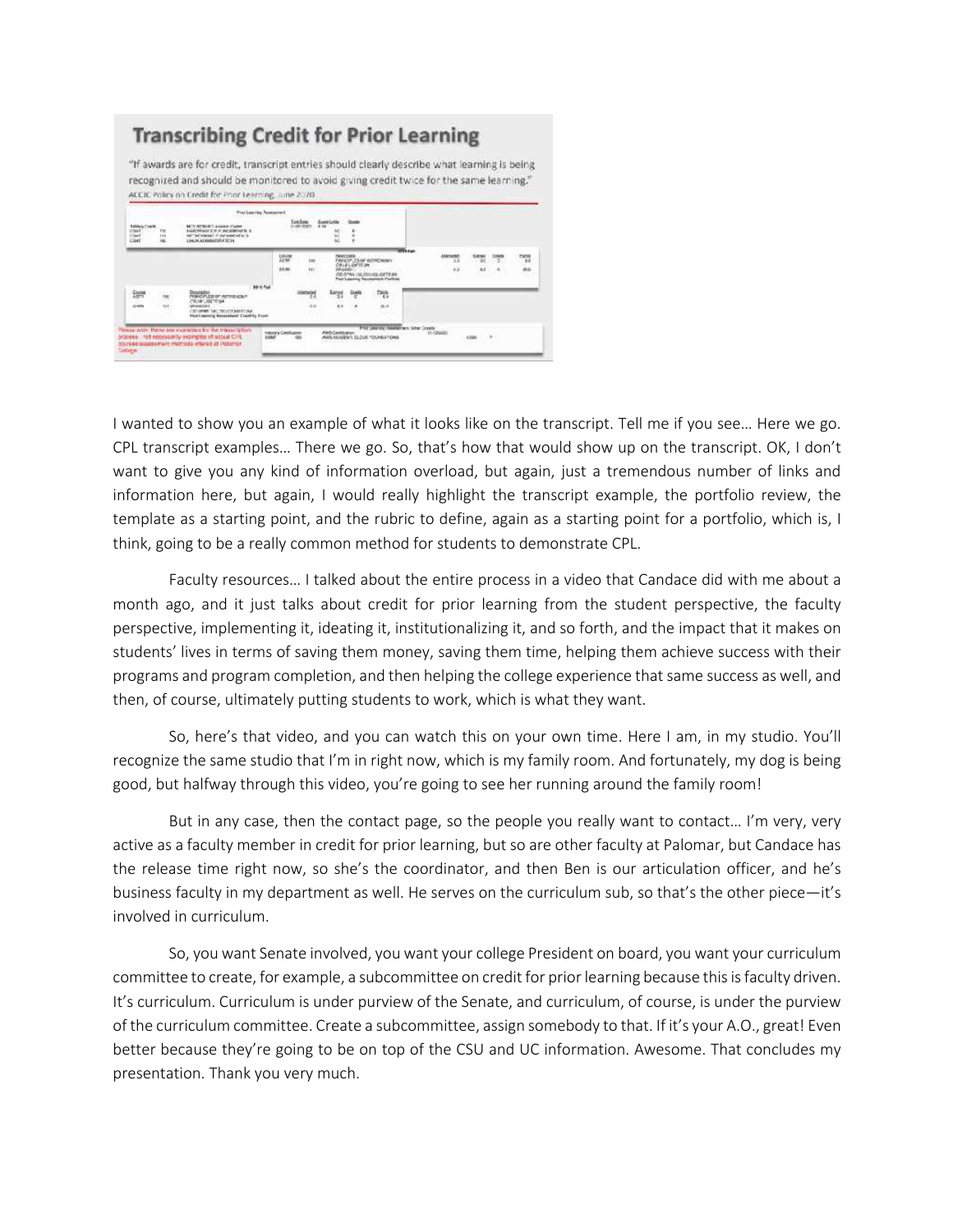## (00:53:47) Wrap-Up and Questions

**STEVE WRIGHT:** Jackie, that was fantastic. I think all of us are going to jump on your Palomar website.

JACKIE MARTIN: Why not? Yeah.

STEVE WRIGHT: And show it to somebody else and say, "Hey, make this for us!"

JACKIE MARTIN: There you go. Yep. There you go. I'll stop sharing now.

STEVE WRIGHT: I have a question because so much of what we've talked about today just sounds like a good idea, and most of us can see where it could help the colleges and the students and everything else. But Jackie, do you have a goal in mind? When you made the decision, did you say, "Well, we should be able to get X number of students more than we would otherwise because we're giving them credit for prior learning, and therefore this is going to help build our funnel?" I mean, what was the thinking process behind justifying this effort and the release time and everything else? Because it's a big commitment!

JACKIE MARTIN: It's a big commitment, and I think the first fear was that faculty would perceive it as an additional workload. But quite frankly, credit by exam has been around for a very long time. In terms of having a stretch goal of how many students we wish to have enrolled, no, we didn't determine that. We just decided that we were very committed to helping students succeed and to helping them.

I mean, if you look at the statistics, I don't know exactly what they are now—we all know that. How long does it take a community college student to get through their program? It's just way too long. Something like five to seven years or something, and most of our students are working adults. So, I think this just resonated with everybody, but we didn't set a specific student goal. Not yet.

STEVE WRIGHT: OK. All right, let's see the questions in the chat here. Had to do with… It was answered by Chantee, but is there a limit at Palomar as to how many courses a person could use credit?

JACKIE MARTIN: Yeah. So, the limit will be determined by the limits that are local to Palomar College. So, for example, our policy currently, I think, is that no more than 50% of the units, so that's something that is local. It's unique to your college.

CHANTEE GUINEY: So, I put a comment in the chat. I was on a webinar this morning with Candace and Ben. And I thought I heard Candace mention that right now there's not a limit, so I'll clarify that in the chat.

JACKIE MARTIN: OK. Yeah, and you know, she probably has more recent information than I do. However, I can tell you that I'm already looking at… For example, this one real estate student that I have coming my way wants to challenge every course in a particular certificate, and I'm not really on board with that.

So, right now it's coming down to a faculty decision, I think. I often will tell my students, "You need more recency. You need to take a course, especially in CTE, that's more recent." So, I'll direct them to one or two courses at Palomar, but about a year and a half ago, I think it was—and again, the policy changes, but I think we're at 50%, and maybe not it is unlimited. I'm not sure, but faculty have to embrace that, and I have to sign off on it as a chair, and I probably won't do that. I wouldn't feel comfortable signing off on a